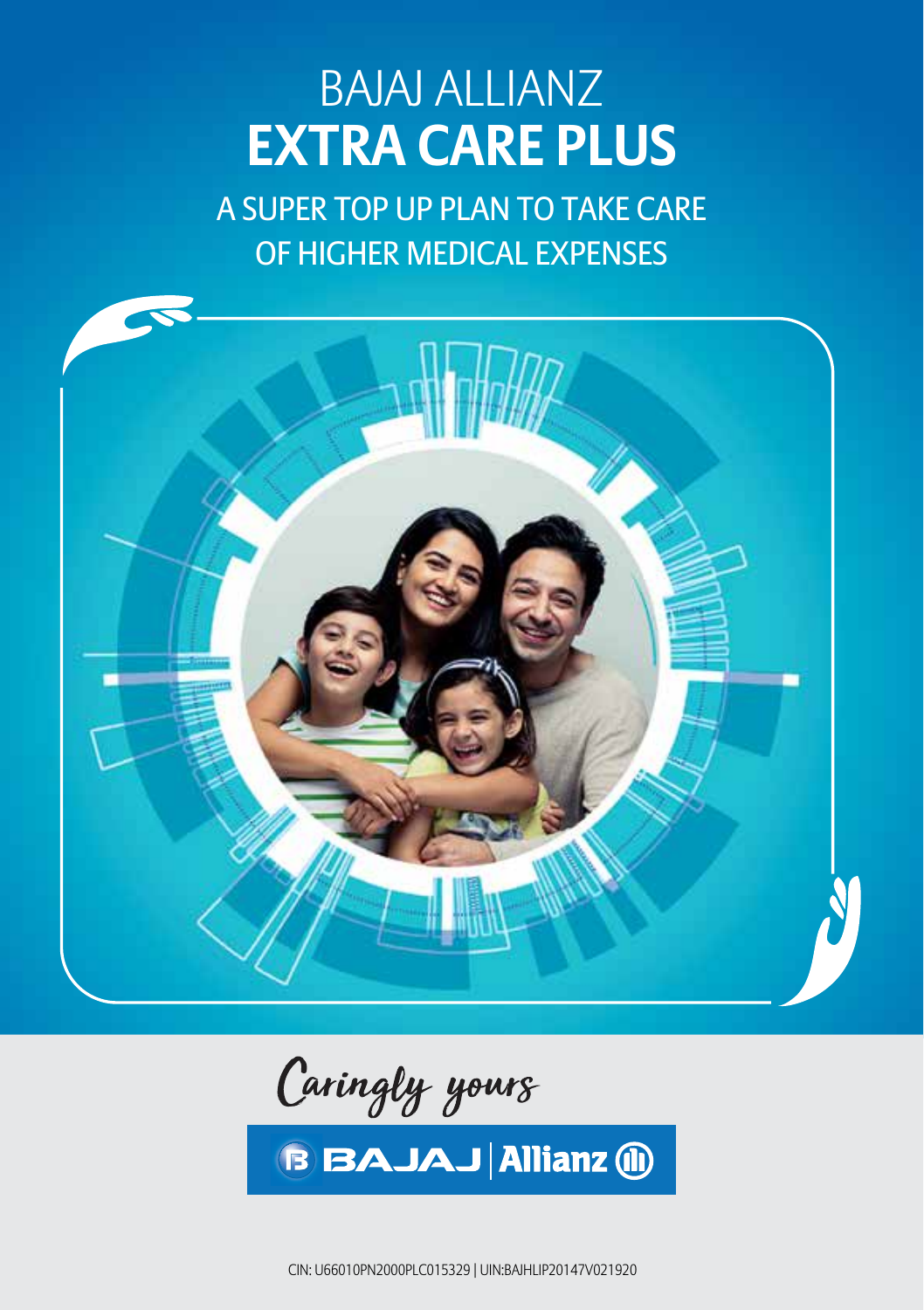#### $I$  **INTRODUCTION**

 In the times of rising medical costs Bajaj Allianz's Extra Care Plus Policy acts as an additional cover to your existing health insurance cover and provides wider health protection for you and your family. In case of higher expenses due to illness or accidents, Extra Care Plus policy takes care of the additional expenses. It is important to consider the fact that with rising inflation the health insurance cover may not be adequate, at the same time buying a large insurance cover may not be affordable. This policy is a perfect fit for a wider health insurance cover to take care of the rising health care expenses.

A Simple and affordable solution to help ensure that you have an adequate Health Insurance Cover!

#### ◼ **What are the special features of Extra Care Plus policy?**

- Floater policy for proposer/ spouse/ dependent children/dependent parents (dependent parents under same policy)
- Entry age 91 days to 80 years
- Wide range of sum insured and aggregate deductible options
- No pre-policy medical tests up to 55 years of age (subject to clean proposal form)
- Pre-existing disease covered after 12 months from your first Extra Care Plus policy
- In patient Hospitalisation cover
- Pre 60 days and post 90 days hospitalisation expenses cover
- Emergency road ambulance cover
- Option to opt for Air Ambulance Cover
- Day care procedures as defined under the policy
- Free health check up
- Maternity expenses including complications of maternity
- Income tax benefit under 80 D of the IT Act on premiums paid for this policy, subject to changes in the tax laws

#### ■ **COVERAGE**

#### ■ **What is covered under Extra Care Plus Policy?**

#### **1 Medical Expenses**

 If You are hospitalized on the advice of a Doctor because of Illness or Accidental Bodily Injury sustained or contracted during the Policy Period, then We will pay You, Reasonable and Customary Medical Expenses incurred, subject to aggregate deductible as specified on the policy document

 Aggregate deductible is a cost sharing requirement under this policy that provides that the company will not be liable for a specified rupee amount of the covered expenses, which will apply before any benefits are payable by the company. A deductible does not reduce the sum insured. The deductible is applicable in aggregate towards hospitalisation expenses incurred during the policy period

## a. In patient Hospitalisation expenses:-

- i. Room Rent/Boarding and Nursing Expenses
- ii. ICU Rent/ Boarding and Nursing Expenses
- iii. Fees of Medical Practitioner, Surgeon , Anaesthetist, Nurses and Specialist Doctor
- iv. Operation theatre charges, Anesthesia, surgical appliances, diagnostic tests, medicines, blood, oxygen and cost of prosthetic and other devices or equipment if implanted internally like pacemaker during a surgical process

#### b. Pre-hospitalisation expenses

The medical expenses incurred in the 60 days immediately before you were hospitalised, provided that:

- i. Such medical expenses were incurred for the same condition requiring subsequent Hospitalisation, and;
- ii. We have accepted the claim underIn-Patient Hospitalisation expenses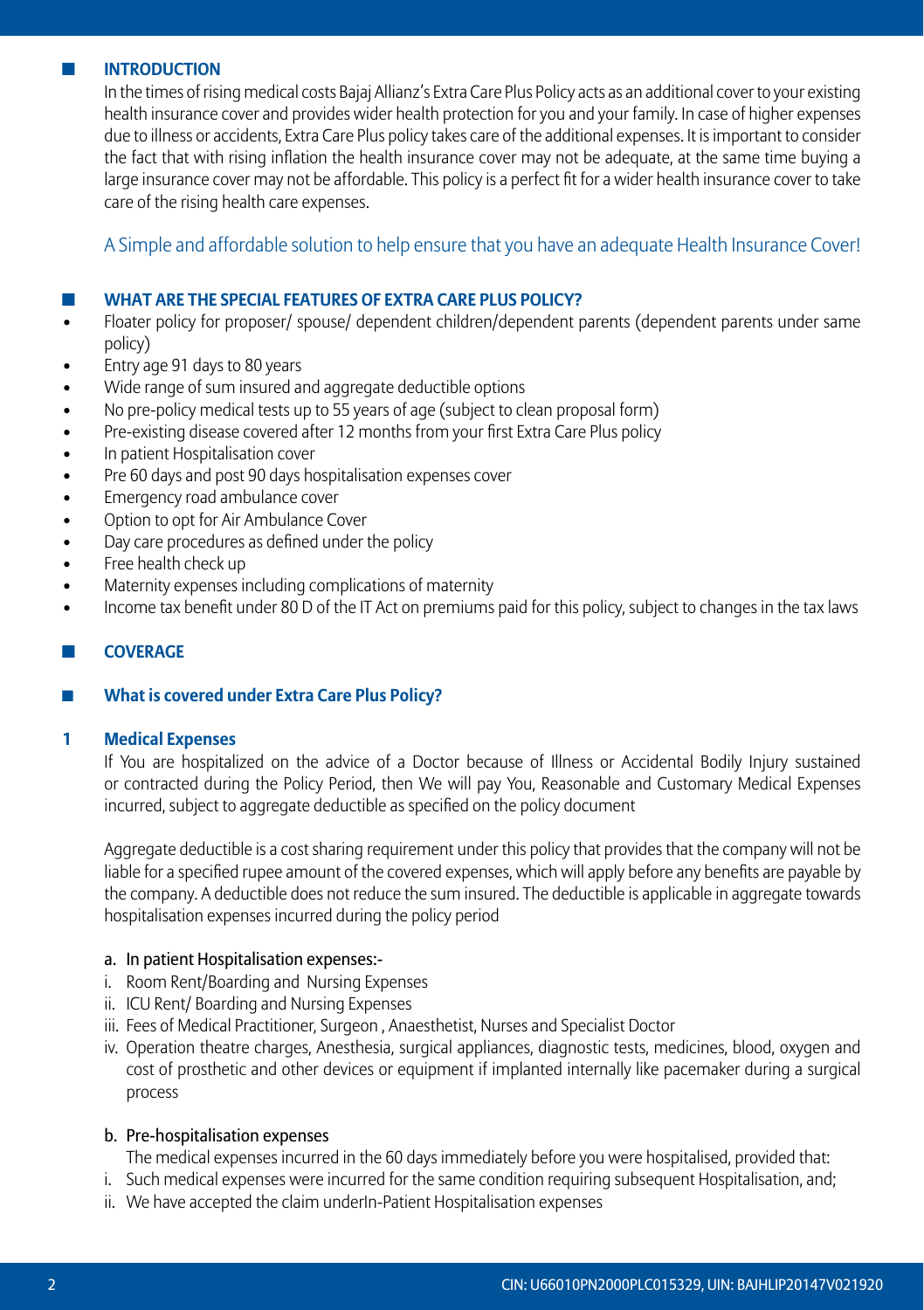#### c. Post-hospitalisation expenses

The medical expenses incurred in the 90 days immediately after you were discharged, provided that:

- i. Such medical expenses were in fact incurred for the same condition requiring earlier Hospitalisation, and;
- ii. We have accepted the claim under In-Patient Hospitalisation expenses

#### d. Day care treatment

 We will pay you the medical expenses as listed under In-patient Hospitalisation Expenses for Day care procedures / Surgeries taken as an inpatient in a hospital or day care centre but not in the outpatient department. List of Day Care Procedures is given in the annexure I of Policy wordings.

#### e. Modern Treatment Methods:

 Modern Treatment Methods and Advancement in Technologies are covered up to 50% of Sum Insured or 5 lacs whichever is lower, subject to policy terms, conditions, coverages, waiting periods and exclusions.

- i. Uterine Artery Embolization and HIFU
- ii. Balloon Sinuplasty
- iii. Deep Brain stimulation
- iv. Oral chemotherapy
- v. Immunotherapy- Monoclonal Antibody to be given as injection
- vi. Intra vitreal injections
- vii. Robotic surgeries
- viii.Stereotactic radio surgeries
- ix. Bronchical Thermoplasty
- x. Vaporisation of the prostrate (Green laser treatment or holmium laser treatment)
- xi. IONM -(Intra Operative Neuro Monitoring)
- xii. Stem cell therapy: Hematopoietic stem cells for bone marrow transplant for haematological conditions to be covered.

#### **2. Maternity Expenses:**

 We will pay the Medical Expenses related to pregnancy, childbirth or medically recommended and lawful termination of pregnancy, limited to maximum 2 deliveries or termination(s) or either, during the lifetime of the insured person as below:-.

- i. We will cover the Medical expenses for maternity including complications of maternity over and above the aggregate deductible limit as specified under the policy schedule
- ii. We will also cover expenses towards lawful medical termination of pregnancy during the Policy period.
- iii. In patient Hospitalization Expenses of pre-natal and post-natal hospitalization
- iv. Waiting Period of 12 months from the date of inception of the first Extra Care Plus Policy with us. However this 12 months exclusion would not be applicable in case of continuous renewal of Extra Care Plus Policy without break in cover.

#### **3. Ambulance Expenses**

 If a claim under Medical Expenses is accepted, We will also pay the ambulance expenses to a maximum of Rs3000/- per valid hospitalization claim for transferring You/Your family member(s) named in the schedule to or between Hospitals in the Hospital's ambulance or in an ambulance provided by any ambulance service provider.

#### **4. Organ Donor Expenses**

 We will pay for Medical treatment of the organ donor for harvesting the organ i.e. including surgery to remove organs from a donor provided that,

- i. The organ donor is any person whose organ has been made available in accordance and in compliance with THE TRANSPLANTATION OF HUMAN ORGANS (AMENDMENT) BILL, 2011
- ii. The organ donated is for the use of the Insured Person, and
- iii. We have accepted an inpatient Hospitalisation claim for the insured member under Medical expenses section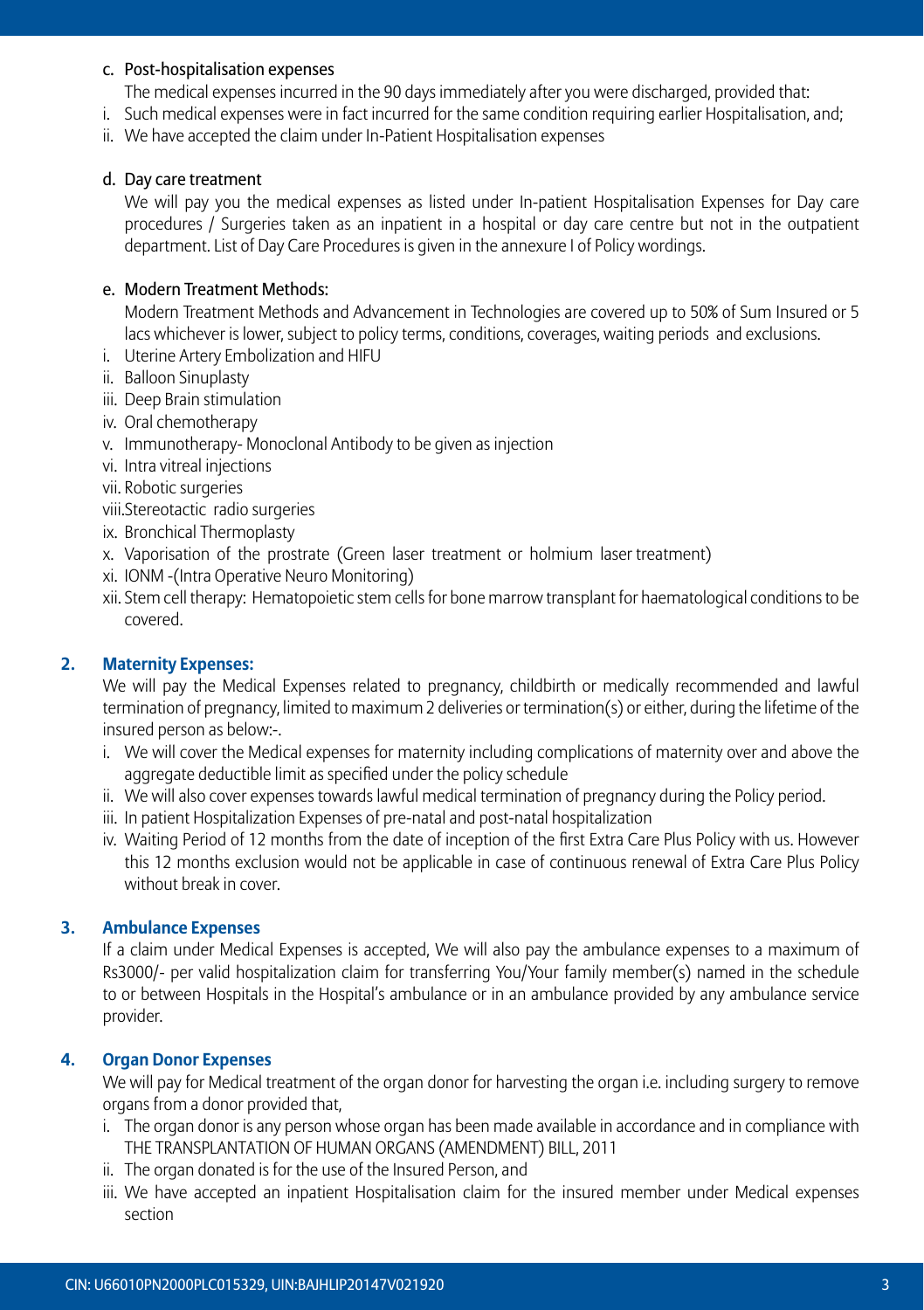## Specific exclusions:

- 1. Claims which have NOT been admitted under Medical expenses section
- 2. Claims not in compliance with THE TRANSPLANTATION OF HUMAN ORGANS (AMENDMENT) BILL, 2011
- 3. The organ donors Pre and Post-Hospitalisation expenses.

# Additional benefits (Additional benefits for which aggregate deductible is not applicable)

## **4. Free Medical Check-up**

 At the end of every continuous period of 3 years during which You have held Extra Care Plus policy with us, We will reimburse the free medical checkup expenses as below

- The actual amount of medical checkup expenses up to Rs. 1000/- for policy covering 1 member.
- The actual amount of medical checkup expenses up to Rs. 2000/- for policies covering more than 1 member under the same policy.

 For the avoidance of doubt, We shall only be liable for medical check up expenses and any other cost incurred such as for transportation, accommodation, food or sustenance shall not be payable by us.

## ■ OPTIONAL COVER:

## 1. Air Ambulance Cover

 In consideration of payment of additional premium by the Insured to the Company and realization thereof by the Company, it is hereby agreed and declared that Extra Care Plus Policy is extended to pay the expenses incurred for ambulance transportation in an airplane or helicopter for rapid ambulance transportation from the site of first occurrence of the illness / accident to the nearest hospital during policy period which directly and independently of all other causes results in emergency life threatening health conditions provided such hospitalization claim is admissible under the Extra Care Policy. The claim would be reimbursed up to the actual expenses subject to a maximum limit as specified under the Air Ambulance Cover in the Policy Schedule, subject otherwise to all other terms, conditions and Exclusions of the Policy.

## Specific Conditions Applicable to Air Ambulance Cover:

- 1. Return transportation to the Insured's home by air ambulance is excluded.
- 2. Such air ambulance should have been duly licensed to operate as such by competent authorities of the Government/s.
- 3. Deductible will not be applied on the claim admissible under Air Ambulance cover

## ◼ **What are the exclusions and waiting period under the policy?**

# **I. Waiting Period**

## A. Pre-Existing Diseases - Code- Excl01

- a. Expenses related to the treatment of a pre-existing Disease (PED) and its direct complications shall be excluded until the expiry of 12 months of continuous coverage after the date of inception of the first Extra Care Plus policy with us.
- b. In case of enhancement of sum insured the exclusion shall apply afresh to the extent of sum insured increase.
- c. If the Insured Person is continuously covered without any break as defined under the portability norms of the extant IRDAI (Health Insurance) Regulations then waiting period for the same would be reduced to the extent of prior coverage.
- d. Coverage under the policy after the expiry of 12 months for any pre-existing disease is subject to the same being declared at the time of application and accepted by us.

# B. Specified disease/procedure waiting period- Code- Excl02

- a. Expenses related to the treatment of the listed Conditions, surgeries/treatments shall be excluded until the expiry of 12 months of continuous coverage after the date of inception of the first Extra Care Plus policy with us. This exclusion shall not be applicable for claims arising due to an accident.
- b. In case of enhancement of sum insured the exclusion shall apply afresh to the extent of sum insured increase.
- c. If any of the specified disease/procedure falls under the waiting period specified for pre-Existing diseases, then the longer of the two waiting periods shall apply.
- d. The waiting period for listed conditions shall apply even if contracted after the policy or declared and accepted without a specific exclusion.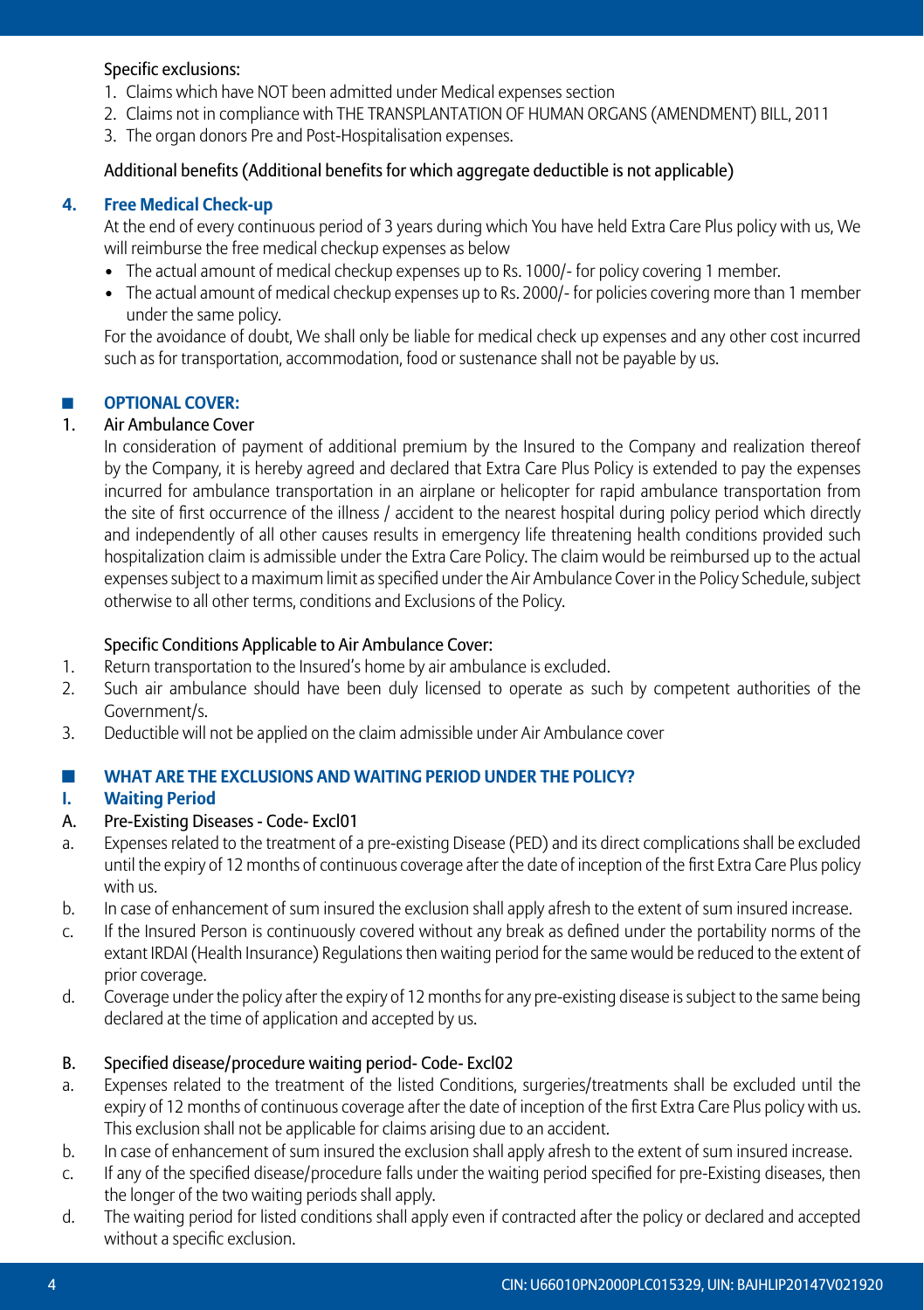- e. If the Insured Person is continuously covered without any break as defined under the applicable norms on portability stipulated by IRDAI, then waiting period for the same would be reduced to the extent of prior coverage.
- f. List of specific diseases/procedures

|    | Any types of gastric or duodenal ulcers,              | 11. Hernia of all types                                                                                                                                      |
|----|-------------------------------------------------------|--------------------------------------------------------------------------------------------------------------------------------------------------------------|
| 2. | Benign prostatic hypertrophy                          | 12. Fistulae, Fissure in ano                                                                                                                                 |
| 3. | All types of sinuses                                  | 13. Hydrocele                                                                                                                                                |
| 4. | Haemorrhoids                                          | 14. Fibromyoma                                                                                                                                               |
| 5. | Dysfunctional uterine bleeding                        | 15. Hysterectomy                                                                                                                                             |
| 6. | Endometriosis                                         | 16. Surgery for any skin ailment                                                                                                                             |
|    | 7. Stones in the urinary and biliary systems          | 17. Surgery on all internal or external tumours/ cysts/<br>nodules/polyps of any kind including breast lumps<br>with exception of Malignant tumor or growth. |
| 8. | Surgery on ears/tonsils/adenoids/paranasal<br>sinuses | 18. All Joint Replacement surgeries                                                                                                                          |
|    | 9. Surgery for intervertebral disc disorders          |                                                                                                                                                              |
|    | 10. Cataracts                                         | 19. Internal Congenital                                                                                                                                      |

## C. 30-day waiting period- Code- Excl03

- a. Expenses related to the treatment of any illness within 30 days from the first policy commencement date shall be excluded except claims arising due to an accident, provided the same are covered.
- b. This exclusion shall not, however, apply if the Insured Person has Continuous Coverage for more than twelve months.
- c. The within referred waiting period is made applicable to the enhanced sum insured in the event of granting higher sum insured subsequently.

## **II. Waiting Period for Maternity Expenses**

1. Any treatment arising from or traceable to pregnancy, child birth including cesarean section and/or any treatment related to pre and postnatal care and complications arising out of Pregnancy and Childbirth until 12 months continuous period has elapsed since the inception of the first Extra Care Plus with US. However this exclusion will not apply to Ectopic Pregnancy proved by diagnostic means and certified to be life threatening by the attending medical practitioner.

## **III. General Exclusion**

- 1. We are not liable for claim(s) amount falling within Aggregate Deductible limit as opted and mentioned on the policy schedule.
- 2. Any Medical Expenses of the new born baby
- 3. Dental treatment or surgery of any kind unless requiring hospitalisation and as a result of accidental Bodily Injury to natural teeth.
- 4. Investigation & Evaluation (Excl04)
- a. Expenses related to any admission primarily for diagnostics and evaluation purposes only are excluded even if the same requires confinement at a Hospital.
- b. Any diagnostic expenses which are not related or not incidental to the current diagnosis and treatment are excluded.
- 5. Rest Cure, rehabilitation and respite care (Excl05) Expenses related to any admission primarily for enforced bed rest and not for receiving treatment. This also includes:
- i. Custodial care either at home or in a nursing facility for personal care such as help with activities of daily living such as bathing, dressing, moving around either by skilled nurses or assistant or non-skilled persons.
- ii. Any services for people who are terminally ill to address medical, physical, social, emotional and spiritual needs.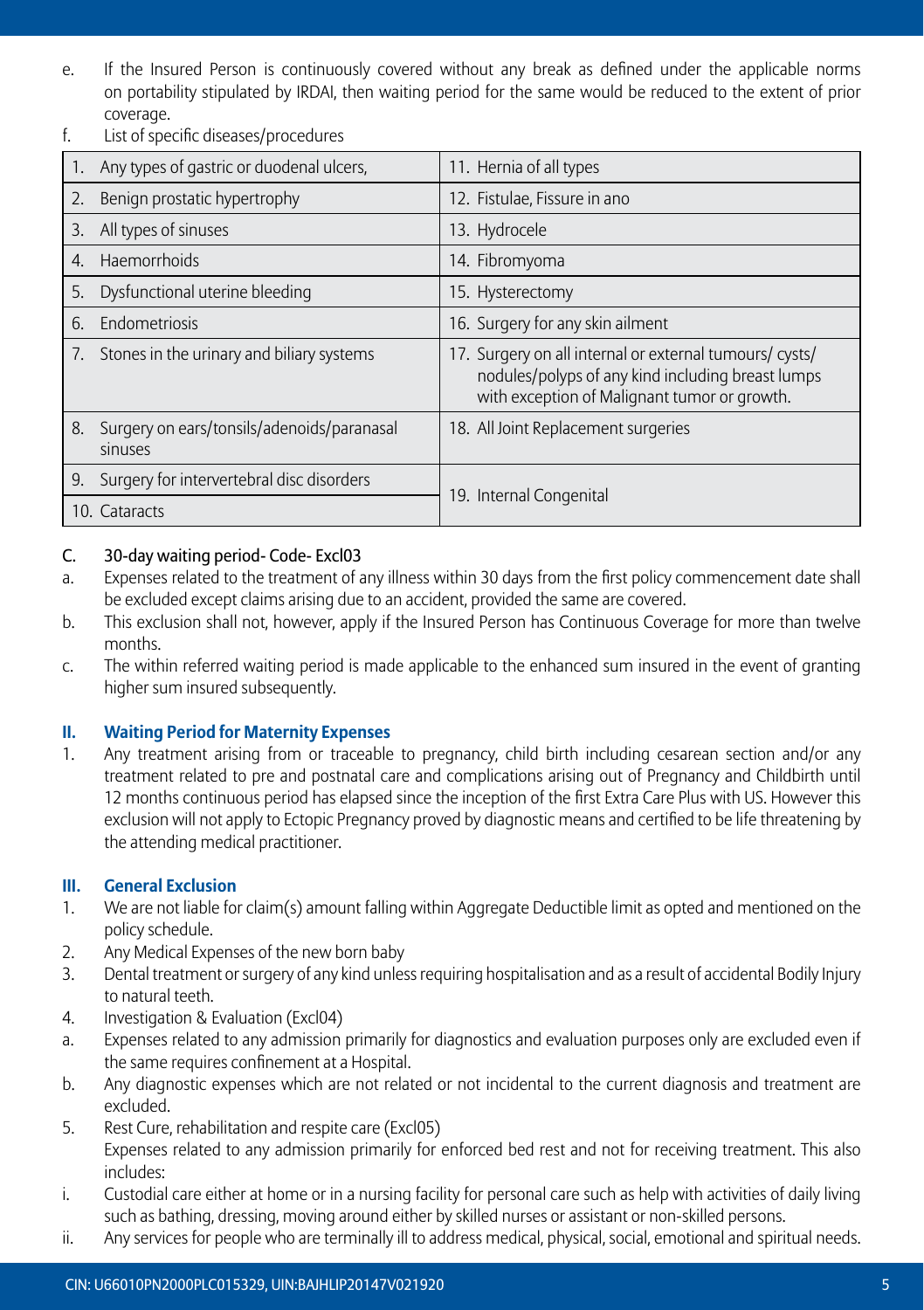6. Obesity/Weight Control (Excl06)

Expenses related to the surgical treatment of obesity that does not fulfil all the below conditions:

- 1. Surgery to be conducted is upon the advice of the Doctor
- 2. The surgery/Procedure conducted should be supported by clinical protocols
- 3. The member has to be 18 years of age or older and
- 4. Body Mass Index (BMI);
	- a. greater than or equal to 40 or
	- b. greater than or equal to 35 in conjunction with any of the following severe co-morbidities following failure of less invasive methods of weight loss:
		- i. Obesity-related cardiomyopathy
		- ii. Coronary heart disease
		- iii. Severe Sleep Apnea
		- iv. Uncontrolled Type2 Diabetes
- 7. Change-of-gender treatments: (Excl07)

 Expenses related to any treatment, including surgical management, to change characteristics of the body to those of the opposite sex

8. Cosmetic or plastic Surgery (Excl08)

 Expenses for cosmetic or plastic surgery or any treatment to change appearance unless for reconstruction following an Accident, Burn(s) or Cancer or as part of medically necessary treatment to remove a direct and immediate health risk to the insured. For this to be considered a medical necessity, it must be certified by the attending Medical Practitioner.

- 9. Hazardous or Adventure Sports (Excl09) Expenses related to any treatment necessitated due to participation as a professional in hazardous or adventure sports, including but not limited to, para-jumping, rock climbing, mountaineering, rafting, motor racing, horse racing or scuba diving, hand gliding, sky diving, deep-sea diving.
- 10. Breach of law: (Excl10) Expenses for treatment directly arising from or consequent upon any Insured Person committing or attempting to commit a breach of law with criminal intent.
- 11. Excluded Providers: (Excl11)

 Expenses incurred towards treatment in any hospital or by any Medical Practitioner or any other provider specifically excluded by the Insurer and disclosed in its website / notified to the policyholders are not admissible. However, in case of life threatening situations or following an accident, expenses up to the stage of stabilization are payable but not the complete claim.

- 12. Treatment for Alcoholism, drug or substance abuse or any addictive condition and consequences thereof. (Excl12)
- 13. Treatments received in heath hydros, nature cure clinics, spas or similar establishments or private beds registered as a nursing home attached to such establishments or a Hospital where the Hospital has effectively become the Insured Person's home or permanent abode or where admission is arranged wholly or partly for domestic reasons. (Excl13)
- 14. Dietary supplements and substances that can be purchased without prescription, including but not limited to Vitamins, minerals and organic substances unless prescribed by a medical practitioner as part of hospitalization claim or day care procedure. (Excl14)
- 15. Refractive Error: (Excl15) Expenses related to the treatment for correction of eye sight due to refractive error less than 7.5 dioptres.
- 16. Unproven Treatments: (Excl16) Expenses related to any unproven treatment, services and supplies for or in connection with any treatment. Unproven treatments are treatments, procedures or supplies that lack significant medical documentation to support their effectiveness.
- 17. Sterility and Infertility (Excl17) Expenses related to sterility and infertility. This includes:
- i. Any type of contraception, sterilization
- ii. Assisted Reproduction services including artificial insemination and advanced reproductive technologies such as IVF, ZIFT, GIFT, ICSI
- iii. Gestational Surrogacy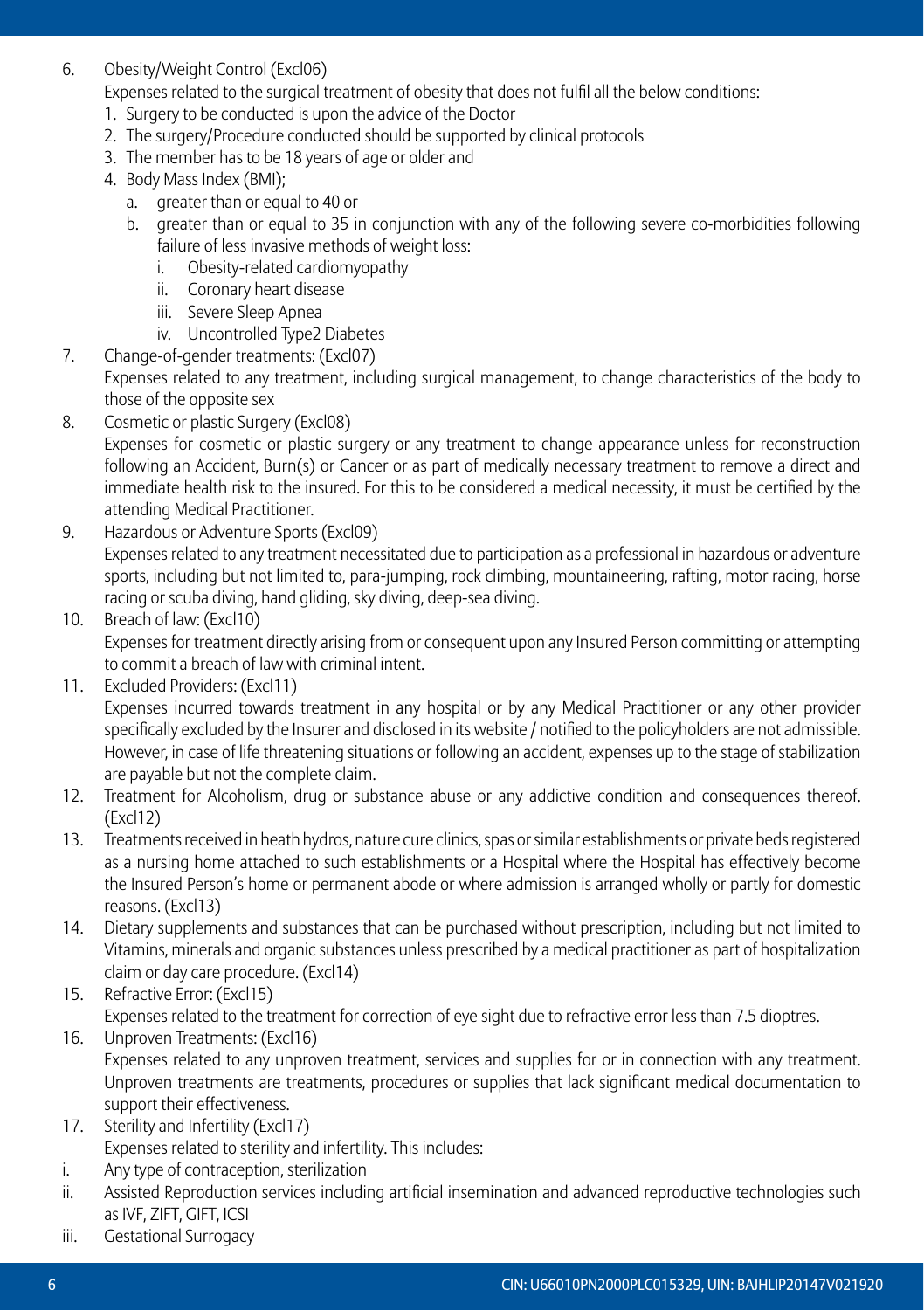- iv. Reversal of sterilization<br>18 The cost of spectacles
- 18. The cost of spectacles, contact lenses, hearing aids, crutches, artificial limbs, dentures, artificial teeth and all other external appliances and/or devices whether for diagnosis or treatment except for intrinsic fixtures used for orthopedic treatments such as plates and K-wires.
- 19. War, invasion, acts of foreign enemies, hostilities (whether war be declared or not), civil war, commotion, unrest, rebellion, revolution, insurrection, military or usurped power or confiscation or nationalization or requisition of or damage by or under the order of any government or public local authority.
- 20. Circumcision unless required for the treatment of Illness or Accidental bodily injury, cosmetic or aesthetic treatments of any description, treatment or surgery for change of life/gender.
- 21. External medical equipment of any kind used at home as post Hospitalization care including cost of instrument used in the treatment of Sleep Apnoea Syndrome (C.P.A.P), Continuous Peritoneal Ambulatory Dialysis (C.P.A.D) and Oxygen concentrator for Bronchial Asthmatic condition.
- 22. Intentional self-injury (including but not limited to the use or misuse of any intoxicating drugs or alcohol)
- 23. Vaccination or inoculation unless forming a part of post bite treatment or if medically necessary and forming a part of treatment recommended by the treating Medical practitioner.
- 24. All non-medical Items as per Annexure II
- 25. Any treatment received outside India is not covered under this Policy.
- 26. Treatment for any other system other than modern medicine (also known as Allopathy)
- 27. Venereal disease or any sexually transmitted disease or sickness.

#### ■ **WHAT IS AGGREGATE DEDUCTIBLE?**

 Aggregate deductible is a cost sharing requirement under this policy that provides that the company will not be liable for a specified rupee amount of the covered expenses, which will apply before any benefits are payable by the company. A deductible does not reduce the sum insured. The deductible is applicable in aggregate towards hospitalisation expenses incurred during the policy period

#### ◼ **How does Extra Care Plus policy benefit me?**

- In times of rising medical inflation Extra Care Plus acts as an additional cover to your existing health insurance cover.
- This policy can be opted even if there is no existing health insurance policy.
- Extra Care Plus policy pays the hospitalisation expenses incurred above the aggregate deductible opted by you. For Example-

 Case: Insured has opted a plan for 2 members, Sum Insured is Rs-10,00,000 and Deductible of Rs. 200000. The Policy Period is from 01-April-2017 to 31-March-2018

|                  | Sum Insured: Rs. 10 Lacs ; Aggregate Deductible Opted: Rs. 2 Lacs |                                         |                                                         |        |          |          |  |  |  |  |  |  |  |  |  |
|------------------|-------------------------------------------------------------------|-----------------------------------------|---------------------------------------------------------|--------|----------|----------|--|--|--|--|--|--|--|--|--|
| Claim<br>details | Date of<br>Hospitalisation                                        | Payable by<br>insured(if<br>any)(inRs.) | Payable under<br><b>Extra Care</b><br>PlusPolicy(inRs.) |        |          |          |  |  |  |  |  |  |  |  |  |
| Claim 1          | 10-Aug-2017                                                       | 1,50,000                                | 1,50,000                                                | 50.000 | 1,50,000 |          |  |  |  |  |  |  |  |  |  |
| Claim 2          | 10-Sep-2017                                                       | 3,00,000                                | 50,000                                                  |        | 50,000   | 2,50,000 |  |  |  |  |  |  |  |  |  |
| Claim 3          | 10-Oct-2017                                                       | 7,50,000                                | $\Omega$                                                |        |          | 7,50,000 |  |  |  |  |  |  |  |  |  |

#### **WHO CAN BE COVERED UNDER THIS POLICY?**

Self, spouse, dependent children, dependent parents can be covered under this policy. A maximum of six members can be covered under single floater policy.

#### ◼ **What is the entry age under this policy?**

- Minimum entry age for proposer/ spouse/ dependent parents 18 years
- Maximum Entry Age for proposer/ spouse/ dependent parents 80 years
- Minimum Entry age for dependent Children 3 months
- Maximum Entry Age for dependent Children 25 years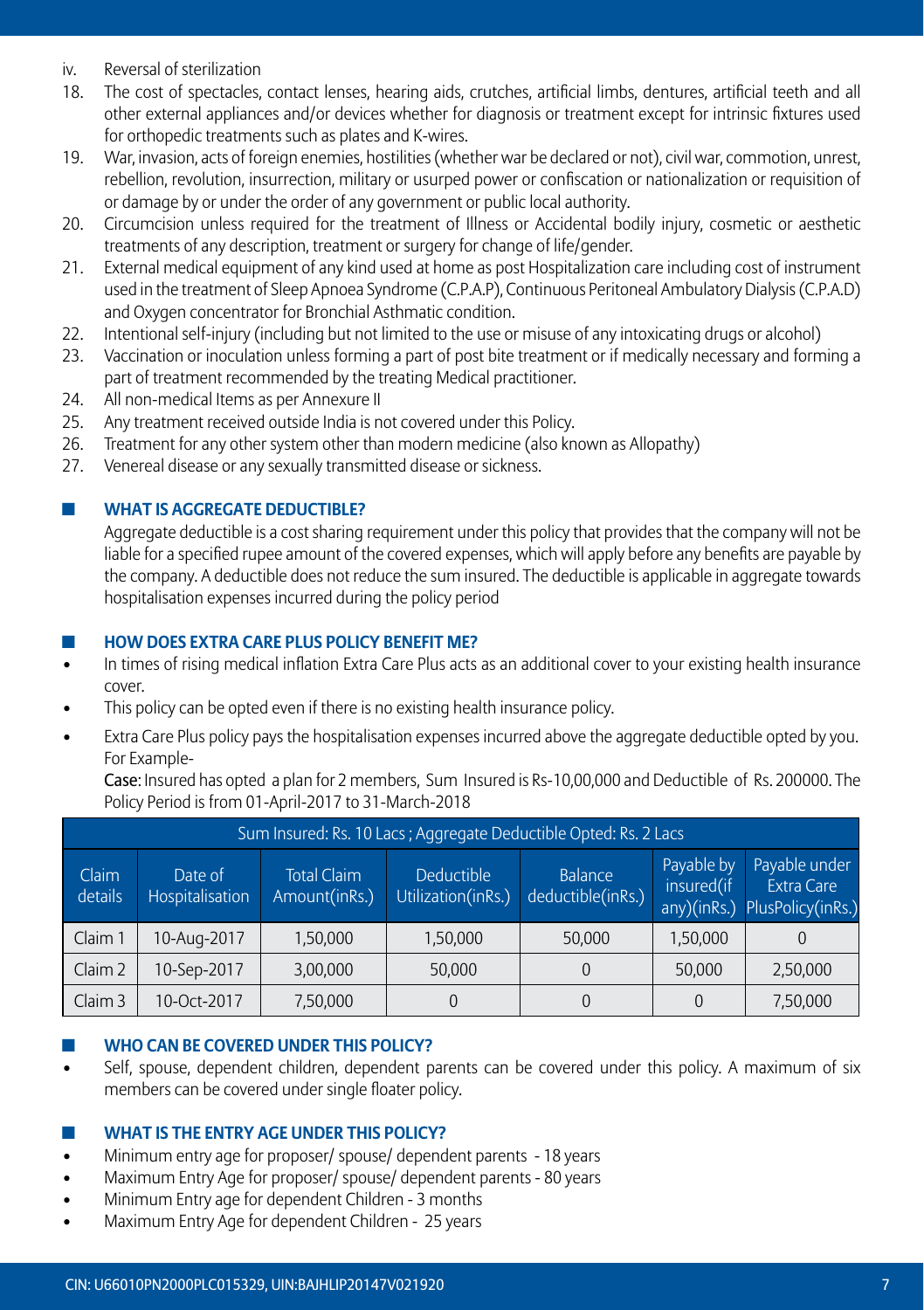#### ◼ **What will be the renewal age?**

- For proposer/ spouse/ dependent parents: Life time Renewal
- For dependent children policy is renewable up to 35 years.

 In both the cases, renewal will not be denied except on the grounds of Your moral hazard, misrepresentation, non- cooperation or fraud

# ◼ **Eligibility**

- Indian nationals residing in India would be considered for this policy.
- This policy can be opted by Non-Resident Indians also, provided premium is paid in Indian currency & by Indian Account only

**WHAT IS THE POLICY PERIOD?** 

1 Year, 2 Year & 3 Year

# ◼ **Discount under the Policy:**

- 1. Long Term Policy Discount:
- a. 4 % discount is applicable if policy is opted for 2 years
- b. 8 % discount is applicable if policy is opted for 3 years

Note: This will not apply to policies where premium is paid in instalments.

2. Employee Discount:

 20% discount on published premium rates to employees of Bajaj Allianz & its group companies, this discount is applicable only if the policy is booked in direct office code

## ◼ **Is there any pre-policy checkup for enrolling under the Policy?**

Pre-policy Medical Examination criteria for new Proposals & Portability proposals

- No Medical tests up to 55 years, subject to no adverse health conditions
- Medical tests are applicable for members 56 years and above.
- The validity of the test reports would be 30 days from date of medical examination.
- If pre-policy checkup is conducted, 50% of the medical tests charges would be reimbursed, subject to acceptance of proposal and policy issuance.

| Age of the person<br>to be insured | Sum Insured             | <b>Medical Examination</b>                                                                                                                                                                                                                                     |
|------------------------------------|-------------------------|----------------------------------------------------------------------------------------------------------------------------------------------------------------------------------------------------------------------------------------------------------------|
| Up to 55 years                     | All Sum Insured options | No Medical Tests*                                                                                                                                                                                                                                              |
| 56 years to<br>80 years            | All Sum Insured options | Medical Tests required as listed below: Full Medical Report, ECG<br>with reporting, FBG, CBC WITH ESR, Cholesterol, HDL Cholesterol,<br>Triglycerides, Creatinine, GGTP, SGOT, SGPT, HbA1c, Urinalysis,<br>Total Protein, Sr. Albumin, Sr. Globulin, A:G Ratio |

\*Subject to no adverse health conditions

## **WHEN CAN I ENHANCE MY SUM INSURED?**

Sum Insured enhancement will be allowed only at the time of renewals.

## ■ **FREE LOOK PERIOD**

The Free Look Period shall be applicable on new individual health insurance policies and not on renewals or at the time of porting/migrating the policy.

The insured person shall be allowed free look period of fifteen days from date of receipt of the policy document to review the terms and conditions of the policy, and to return the same if not acceptable.

- If the insured has not made any claim during the Free Look Period, the insured shall be entitled to
- i. a refund of the premium paid less any expenses incurred by the Company on medical examination of the insured person and the stamp duty charges or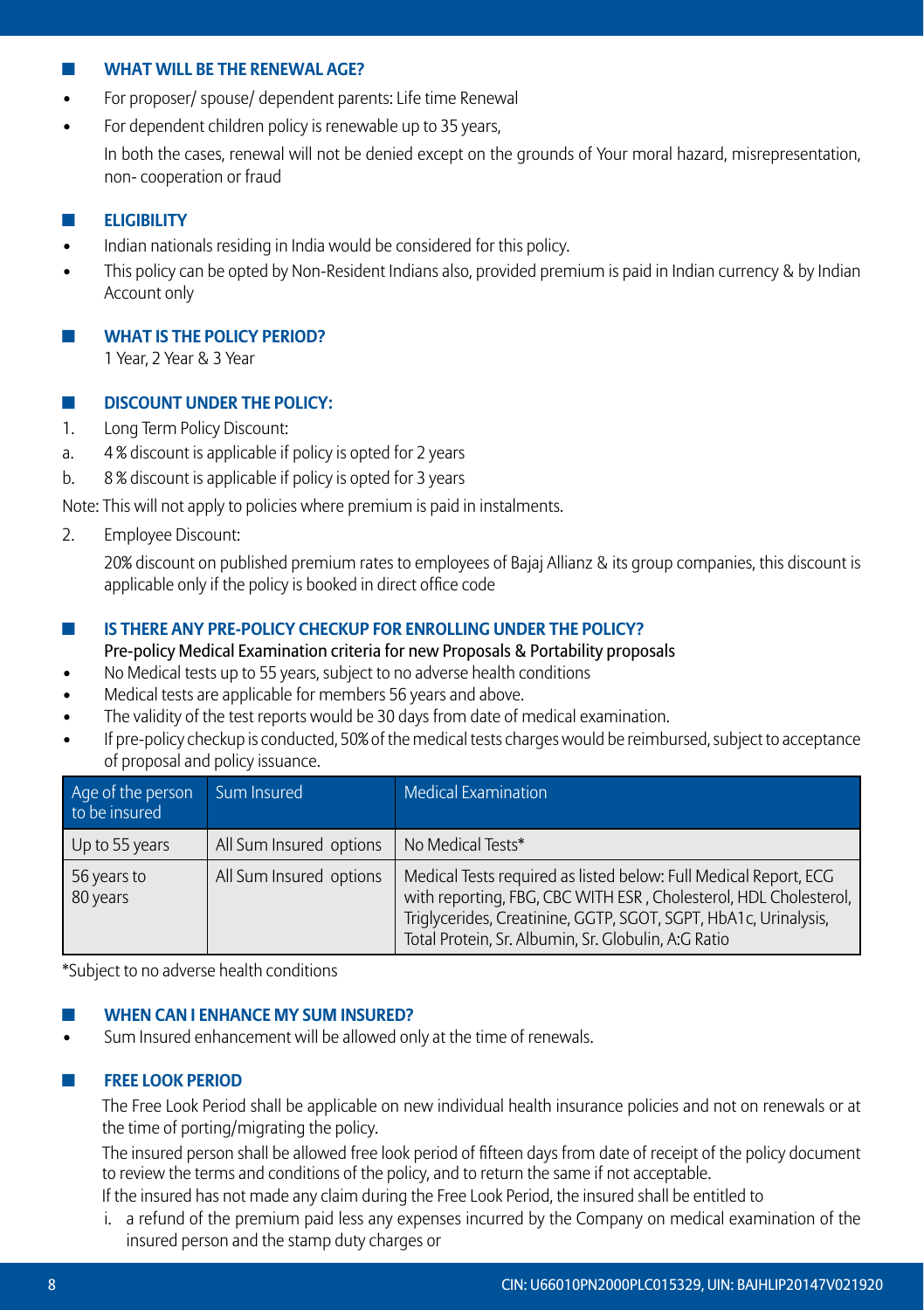- ii. where the risk has already commenced and the option of return of the policy is exercised by the insured person, a deduction towards the proportionate risk premium for period of cover or
- iii. Where only a part of the insurance coverage has commenced, such proportionate premium commensurate with the insurance coverage during such period;

# ■ **RENEWAL OF POLICY**

The policy shall ordinarily be renewable except on grounds of fraud, misrepresentation by the insured person.

- a. The Company shall endeavor to give notice for renewal. However, the Company is not under obligation to give any notice for renewal.
- b. Renewal shall not be denied on the ground that the insured person had made a claim or claims in the preceding policy years.
- c. Request for renewal along with requisite premium shall be received by the Company before the end of the policy period.
- d. At the end of the policy period, the policy shall terminate and can be renewed within the Grace Period of 30 days to maintain continuity of benefits without break in policy. Coverage is not available during the grace period.
- e. No loading shall apply on renewals based on individual claims experience.

#### $\blacksquare$  **CANCELLATION**

i. The policyholder may cancel this policy by giving 15days' written notice and in such an event, the Company shall refund premium for the unexpired policy period as detailed below.

#### Cancellation grid for premium received on annual & long term basis and refund is as under

| Period in Risk                                          |                               | Premium Refund                |                               |
|---------------------------------------------------------|-------------------------------|-------------------------------|-------------------------------|
|                                                         | <b>Policy Period</b><br>1Year | <b>Policy Period</b><br>2Year | <b>Policy Period</b><br>3Year |
| Within 15 Days                                          | Pro Rata Refund               |                               |                               |
| Exceeding 15 days but less than or equal to 3 months    | 65.00%                        | 75.00%                        | 80.00%                        |
| Exceeding 3 months but less than or equal to 6 months   | 45.00%                        | 65.00%                        | 75.00%                        |
| Exceeding 6 months but less than or equal to 12 months  | 0.00%                         | 45.00%                        | 60.00%                        |
| Exceeding 12 months but less than or equal to 15 months |                               | 30.00%                        | 50.00%                        |
| Exceeding 15 months but less than or equal to 18 months |                               | 20.00%                        | 45.00%                        |
| Exceeding 18 months but less than or equal to 24 months |                               | 0.00%                         | 30.00%                        |
| Exceeding 24 months but less than or equal to 27 months |                               |                               | 20.00%                        |
| Exceeding 27 months but less than or equal to 30 months |                               |                               | 15.00%                        |
| Exceeding 30 months but less than or equal to 36 months |                               |                               | 0.00%                         |

Cancellation grid for premium received on instalment basis and refund is as under

## The premium will be refunded as per the below table:

|                                                       |                         | Premium Refund Premium Refund Premium Refund |                             |  |
|-------------------------------------------------------|-------------------------|----------------------------------------------|-----------------------------|--|
| Period in Risk (from latest instalment date)          | % of Monthly<br>Premium | % of quarterly<br>Premium                    | % of Half Yearly<br>Premium |  |
| Within 15 days from 1st Installment date              |                         | As per Free Look Period Condition            |                             |  |
| Exceeding 15 days but less than or equal to 3 months  |                         | No Refund                                    | 30%                         |  |
| Exceeding 3 months but less than or equal to 6 months |                         |                                              | 0%                          |  |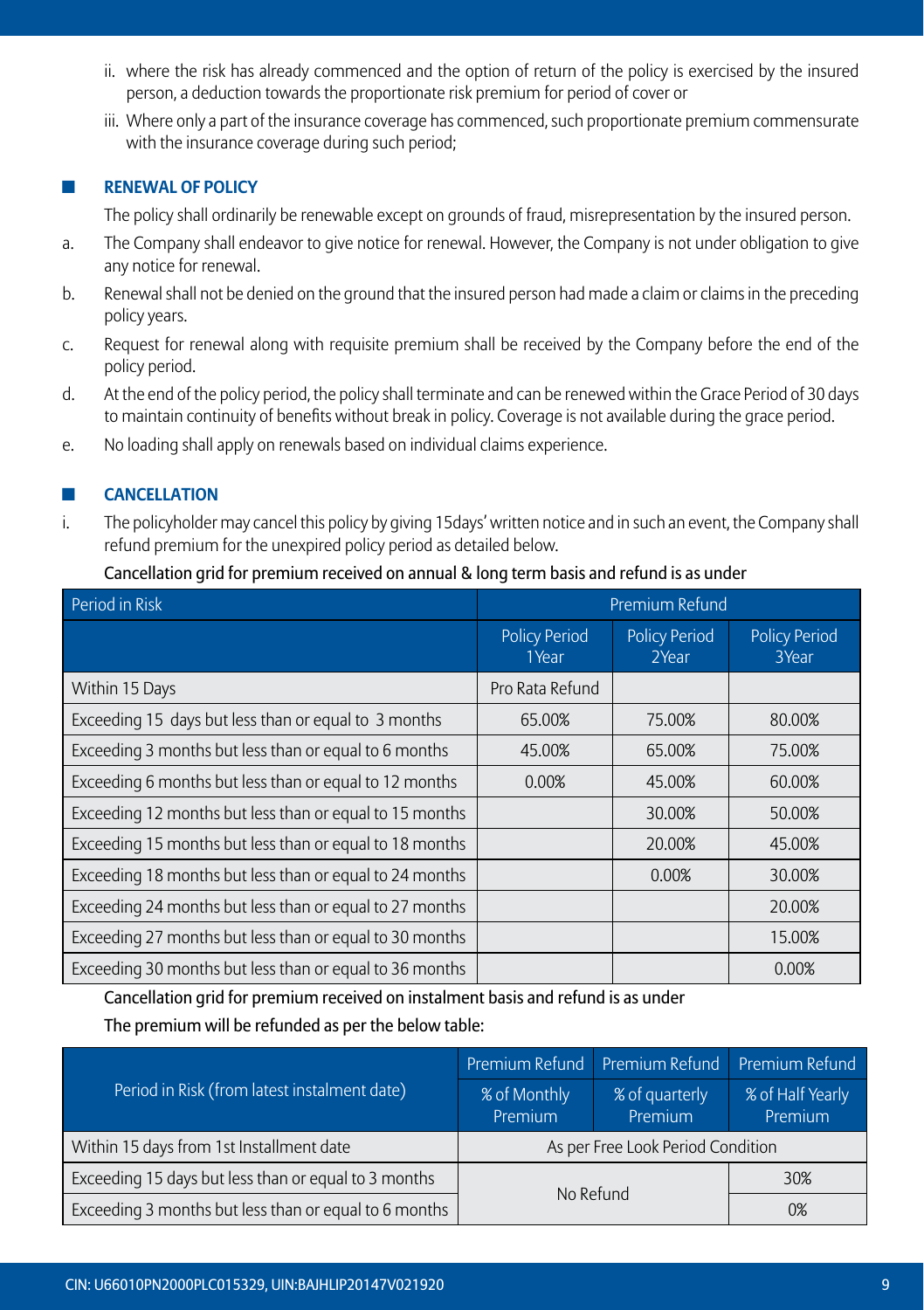Note:

• The first slab of Number of days "within 15 days" in above table is applicable only in case of new business.

In case of renewal policies, period is risk "Exceeding 15 days but less than 3 months" should be read as "within 3 months".

Notwithstanding anything contained herein or otherwise, no refunds of premium shall be made in respect of Cancellation where, any claim has been admitted or has been lodged or any benefit has been availed by the insured person under the policy.

i. The Company may cancel the policy at any time on grounds of misrepresentation non-disclosure of material facts, fraud by the insured person by giving 15 days' written notice. There would be no refund of premium on cancellation on grounds of misrepresentation, non-disclosure of material facts or fraud.

## ■ **GRACE PERIOD**

- The grace period is 30 days
- If hospitalisation of the member occurs during this grace period, the company will not be liable to make any payments if claims are made due to any treatment of illness/ailment/disease diagnosed or hospitalisation taking place.
- If the premium is not paid within 30 days of the due date of the first unpaid premium then the policy will be terminated.

#### **PORTABILITY**

The insured person will have the option to port the policy to other insurers by applying to such insurer to port the entire policy along with all the members of the family, if any, at least 45 days before, but not earlier than 60 days from the policy renewal date as per IRDAI guidelines related to portability. If such person is presently covered and has been continuously covered without any lapses under any health insurance policy with an Indian General/ Health insurer, the proposed insured person will get the accrued continuity benefits in waiting periods as per IRDAI guidelines on portability.

For Detailed Guidelines on portability, kindly refer the link https://www.irdai.gov.in/ADMINCMS/cms/Circulars\_ List.aspx?mid=3.2.3

## **MIGRATION**

The Insured beneficiary will have the option to migrate the policy to other health insurance products/plans offered by the company by applying for migration of the policy atleast 30 days before the policy renewal date as per IRDAI guidelines on Migration. If such person is presently covered and has been continuously covered without any lapses under any health insurance product/plan offered by the company, the Insured beneficiary will get the accrued continuity benefits in waiting periods as per IRDAI guidelines on migration.

For Detailed Guidelines on migration, kindly refer the link https://www.irdai.gov.in/ADMINCMS/cms/Circulars\_ List.aspx?mid=3.2.3

#### ◼ **Possibility of Revision of Terms of the Policy Including the Premium Rates**

The Company, with prior approval of lRDAl, may revise or modify the terms of the policy including the premium rates. The insured person shall be notified three months before the changes are effected.

#### **ELECTE WITHDRAWAL OF POLICY**

- i) ln the likelihood of this product being withdrawn in future, the Company will intimate the insured person about the same 90 days prior to expiry of the policy.
- ii) lnsured Person will have the option to migrate to similar health insurance product available with the Company at the time of renewal with all the accrued continuity benefits such as cumulative bonus, waiver of waiting period. as per IRDAI guidelines, provided the policy has been maintained without a break.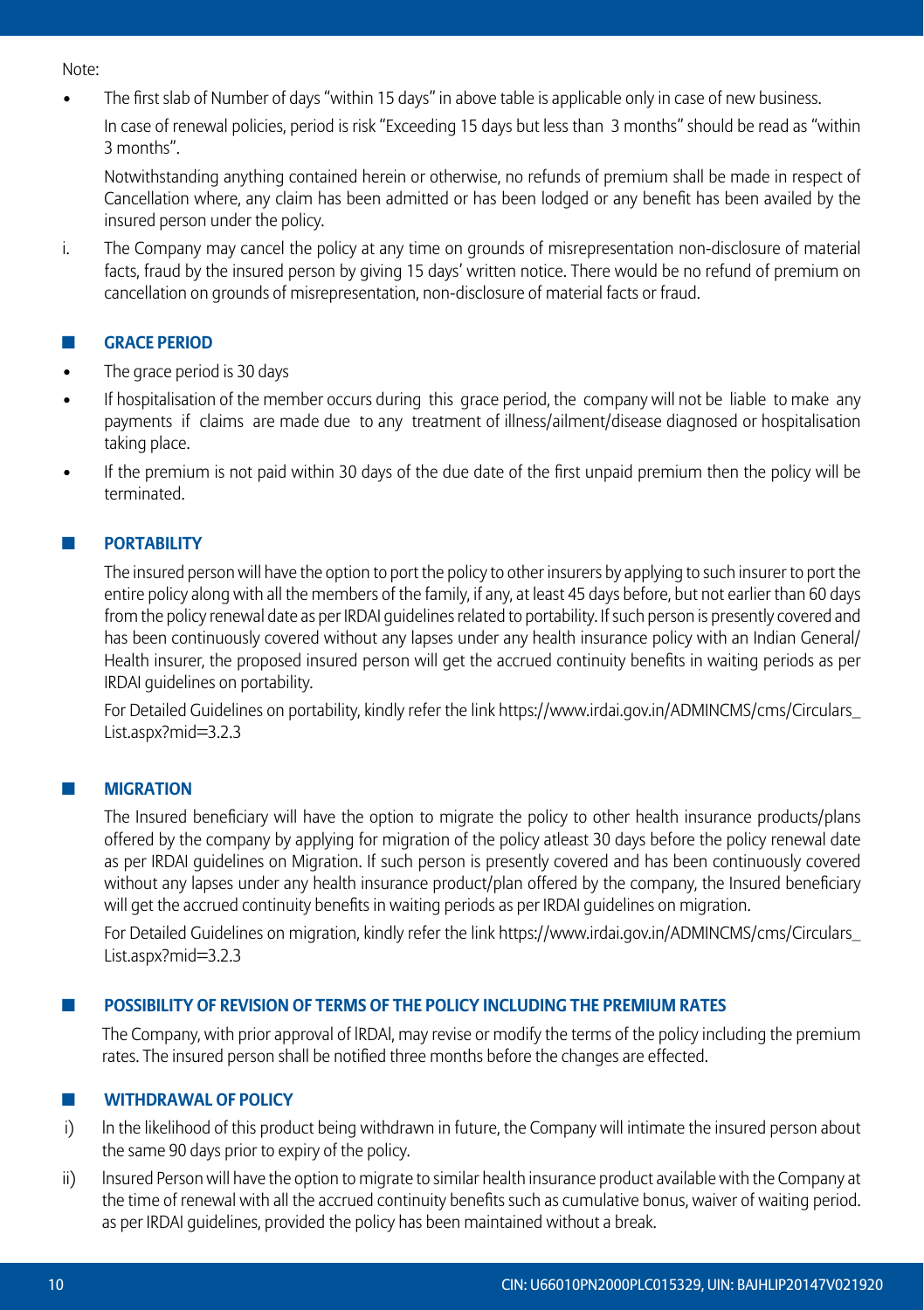## ◼ **What are the sum insured options under the policy?**

| Sum Insured (in INR) | Aggregate Deductible Options (in INR) |        |        |         |  |  |  |  |  |  |  |
|----------------------|---------------------------------------|--------|--------|---------|--|--|--|--|--|--|--|
| 300000               | 200000                                |        |        |         |  |  |  |  |  |  |  |
| 500000               | 200000                                | 300000 |        |         |  |  |  |  |  |  |  |
| 1000000              | 200000                                | 300000 | 500000 |         |  |  |  |  |  |  |  |
| 1500000              |                                       | 300000 | 500000 |         |  |  |  |  |  |  |  |
| 2000000              |                                       | 300000 | 500000 | 1000000 |  |  |  |  |  |  |  |
| 2500000              |                                       | 300000 | 500000 | 1000000 |  |  |  |  |  |  |  |
| 5000000              |                                       | 300000 | 500000 | 1000000 |  |  |  |  |  |  |  |

# Air Ambulance Sum Insured options (Optional Cover)

| Base SI (In INR) | Air Ambulance SI (In INR) |
|------------------|---------------------------|
| 300000           | 200000                    |
| 500000           | 500000                    |
| 1000000          | 500000                    |
| 1500000          | 1000000                   |
| 2000000          | 1000000                   |
| 2500000          | 1000000                   |
| 5000000          | 1000000                   |

## $\blacksquare$  **PREMIUM CHART**

 Note: In case of policy issued on Floater Basis, age of the oldest member of the family will be considered for premium calculation.

# Premiums are exclusive of GST

|                            | <b>FAMILY SIZE: 1 MEMBER</b> |        |        |        |         |        |         |        |        |         |        |        |         |                                                                              |         |        |                |
|----------------------------|------------------------------|--------|--------|--------|---------|--------|---------|--------|--------|---------|--------|--------|---------|------------------------------------------------------------------------------|---------|--------|----------------|
| Sum<br>Insured<br>(in INR) | 300000                       | 500000 |        |        | 1000000 |        | 1500000 |        |        | 2000000 |        |        | 2500000 |                                                                              | 5000000 |        |                |
| Age/<br>deduc-<br>tible    | 200000                       | 200000 | 300000 | 200000 | 300000  | 500000 |         |        |        |         |        |        |         | 300000   500000   300000   500000  1000000  300000   500000  1000000  300000 |         |        | 500000 1000000 |
| Upto 20                    | 1.783                        | 1.916  | 1.184  | 2,869  | 2,072   | 1.418  | 2,734   | 2,026  | 3,278  | 2,536   | 1.758  | 3.745  | 2,809   | 2,055                                                                        | 5.466   | 4.640  | 3,854          |
| $21 - 25$                  | 2,170                        | 2,315  | 1,441  | 3,370  | 2,423   | 1,658  | 3,157   | 2,332  | 3,759  | 2,895   | 1,998  | 4,275  | 3,197   | 2,326                                                                        | 6,178   | 5,222  | 4,316          |
| $26 - 30$                  | 2,397                        | 2,556  | 1,590  | 3,720  | 2,673   | 1,828  | 3,483   | 2,571  | 4,148  | 3,193   | 2,201  | 4,717  | 3,526   | 2,563                                                                        | 6,816   | 5,759  | 4,757          |
| 31-35                      | 2,533                        | 2.700  | 1.679  | 3,929  | 2,822   | 1,930  | 3,678   | 2.714  | 4.380  | 3,371   | 2,322  | 4,981  | 3,722   | 2.705                                                                        | 7,196   | 6.079  | 5,021          |
| 36-40                      | 2.885                        | 3,074  | 1,910  | 4,472  | 3,211   | 2,193  | 4.185   | 3,086  | 4,983  | 3,834   | 2,638  | 5,667  | 4,232   | 3,073                                                                        | 8.185   | 6,912  | 5.705          |
| $41 - 45$                  | 2,982                        | 3,195  | 1,968  | 4,779  | 3,442   | 2,346  | 4,547   | 3,359  | 5,452  | 4,206   | 2,902  | 6,227  | 4,657   | 3,394                                                                        | 9,079   | 7,694  | 6,377          |
| 46-50                      | 3,952                        | 4,229  | 2,601  | 6,325  | 4,551   | 3,097  | 6,013   | 4,438  | 7,210  | 5,558   | 3,828  | 8,235  | 6,153   | 4,477                                                                        | 12,002  | 10,165 | 8,417          |
| 51-55                      | 5,129                        | 5,485  | 3,371  | 8,200  | 5,896   | 4,009  | 7,792   | 5,746  | 9,344  | 7,198   | 4,951  | 10,672 | 7,968   | 5,792                                                                        | 15,550  | 13,163 | 10,893         |
| 56-60                      | 6.305                        | 6.739  | 4.139  | 10.075 | 7.241   | 4,919  | 9,571   | 7.054  | 11,477 | 8.838   | 6,074  | 13,108 | 9.782   | 7.105                                                                        | 19,095  | 16,159 | 13,368         |
| 61-65                      | 7.902                        | 8.443  | 5.183  | 12.619 | 9,067   | 6.156  | 11,985  | 8.830  | 14,372 | 11.064  | 7,599  | 16,415 | 12,245  | 8.889                                                                        | 23,908  | 20,227 | 16,728         |
| 66-70                      | 9.088                        | 9.708  | 5,958  | 14,509 | 10,422  | 7,074  | 13,778  | 10.149 | 16,522 | 12,716  | 8,731  | 18.870 | 14,073  | 10,213                                                                       | 27,482  | 23,248 | 19,223         |
| More<br>than 70            | 10.827                       | 11,562 | 7,095  | 17,279 | 12,410  | 8,420  | 16,406  | 12.082 | 19,674 | 15,139  | 10,390 | 22,470 | 16.754  | 12.155                                                                       | 32.721  | 27.677 | 22,881         |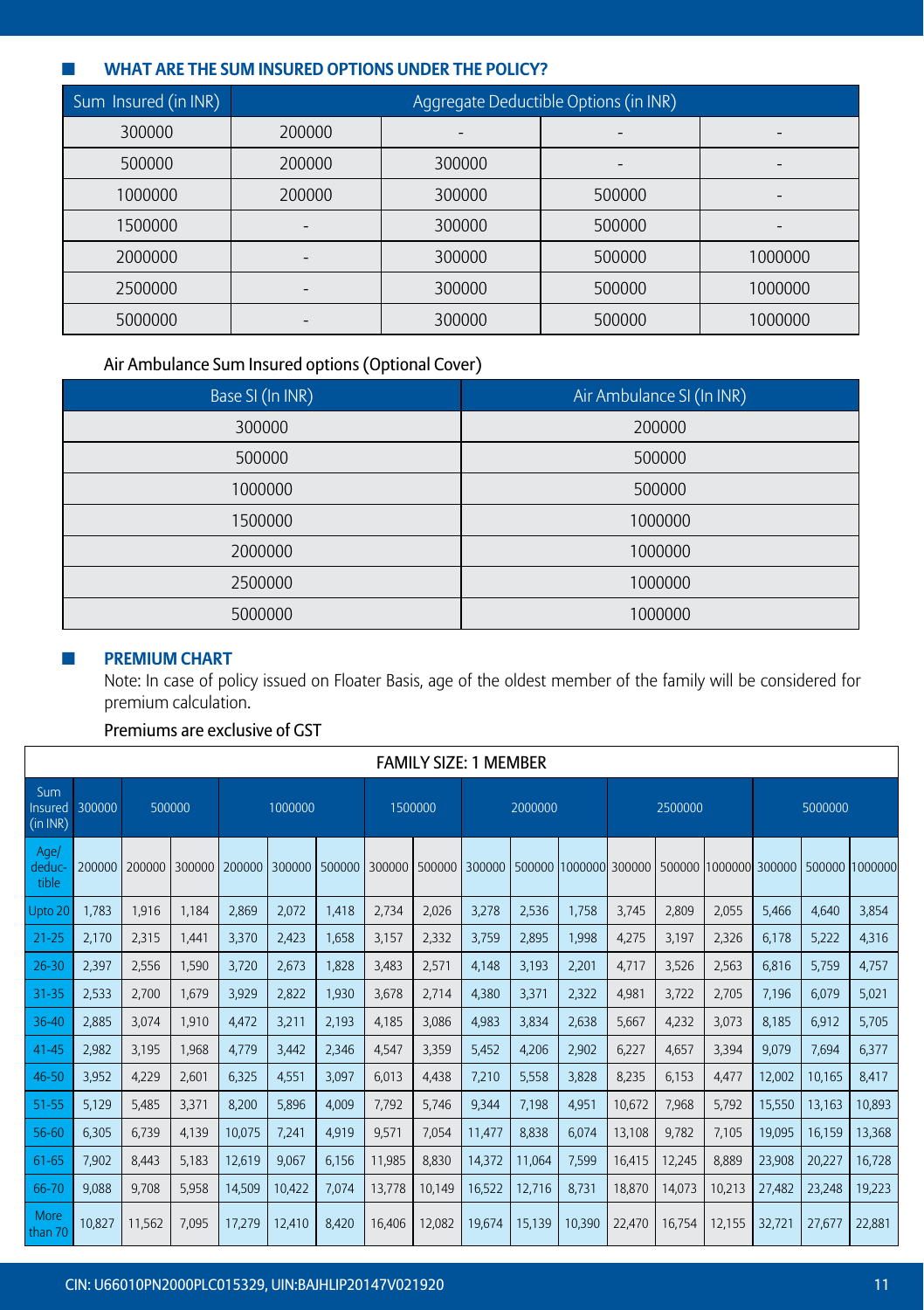|                            | <b>FAMILY SIZE: 2 MEMBER</b> |        |        |        |         |        |        |               |        |         |                       |        |         |                       |         |        |                |
|----------------------------|------------------------------|--------|--------|--------|---------|--------|--------|---------------|--------|---------|-----------------------|--------|---------|-----------------------|---------|--------|----------------|
| Sum<br>Insured<br>(in INR) | 300000                       | 500000 |        |        | 1000000 |        |        | 1500000       |        | 2000000 |                       |        | 2500000 |                       | 5000000 |        |                |
| Age/<br>deduc-<br>tible    | 200000                       | 200000 | 300000 | 200000 | 300000  | 500000 | 300000 | 500000 300000 |        |         | 500000 1000000 300000 |        |         | 500000 1000000 300000 |         |        | 500000 1000000 |
| $21 - 25$                  | 3,469                        | 3.701  | 2,303  | 5,387  | 3,873   | 2,651  | 5,047  | 3,728         | 6,009  | 4,629   | 3,194                 | 6,834  | 5,111   | 3.719                 | 9,877   | 8,349  | 6,900          |
| $26 - 30$                  | 3,832                        | 4.087  | 2,542  | 5,947  | 4,274   | 2,923  | 5,569  | 4.111         | 6.631  | 5,105   | 3,519                 | 7,542  | 5,637   | 4.098                 | 10.897  | 9,208  | 7.606          |
| 31-35                      | 4.049                        | 4,317  | 2.684  | 6.282  | 4,512   | 3.085  | 5.881  | 4,340         | 7.002  | 5.390   | 3.713                 | 7.964  | 5.950   | 4,324                 | 11,505  | 9.720  | 8.027          |
| 36-40                      | 4.613                        | 4,915  | 3,053  | 7.150  | 5,133   | 3,506  | 6.691  | 4,934         | 7,967  | 6.129   | 4.218                 | 9.061  | 6.766   | 4,912                 | 13.087  | 11,051 | 9,122          |
| $41 - 45$                  | 4.768                        | 5.107  | 3.146  | 7.641  | 5,503   | 3,751  | 7,269  | 5,371         | 8.716  | 6.725   | 4.640                 | 9,956  | 7.446   | 5,426                 | 14,516  | 12,301 | 10,195         |
| 46-50                      | 6.319                        | 6.761  | 4.159  | 10.112 | 7,276   | 4,952  | 9,613  | 7,095         | 11,527 | 8.886   | 6.120                 | 13.166 | 9.837   | 7.158                 | 19.189  | 16,251 | 13,457         |
| $51 - 55$                  | 8,200                        | 8.768  | 5,389  | 13,110 | 9,427   | 6,409  | 12,458 | 9,187         | 14,939 | 11,508  | 7,916                 | 17,062 | 12,739  | 9,259                 | 24,860  | 21,044 | 17,416         |
| 56-60                      | 10,081                       | 10,775 | 6,618  | 16,107 | 11,577  | 7,865  | 15,301 | 11,278        | 18,348 | 14,130  | 9,711                 | 20,956 | 15,639  | 11,360                | 30,528  | 25,834 | 21,373         |
| 61-65                      | 12,634                       | 13.498 | 8,287  | 20,175 | 14,495  | 9,842  | 19,161 | 14,117        | 22,978 | 17.688  | 12,149                | 26,243 | 19,576  | 14,211                | 38,223  | 32,339 | 26,745         |
| 66-70                      | 14,530                       | 15,520 | 9,526  | 23,196 | 16,663  | 11,310 | 22,027 | 16,225        | 26,415 | 20,330  | 13,958                | 30,169 | 22,500  | 16,329                | 43,937  | 37,168 | 30,734         |
| More<br>than 70            | 17,309                       | 18.485 | 11.342 | 27.625 | 19.840  | 13,462 | 26.229 | 19.315        | 31.454 | 24,204  | 16.611                | 35,924 | 26.786  | 19.432                | 52,313  | 44.248 | 36,581         |

|                            | <b>FAMILY SIZE: 3 MEMBER</b> |        |        |        |         |        |         |        |        |         |                       |        |         |                       |         |        |                |
|----------------------------|------------------------------|--------|--------|--------|---------|--------|---------|--------|--------|---------|-----------------------|--------|---------|-----------------------|---------|--------|----------------|
| Sum<br>Insured<br>(in INR) | 300000                       | 500000 |        |        | 1000000 |        | 1500000 |        |        | 2000000 |                       |        | 2500000 |                       | 5000000 |        |                |
| Age/<br>deduc-<br>tible    | 200000                       | 200000 | 300000 | 200000 | 300000  | 500000 | 300000  | 500000 | 300000 |         | 500000 1000000 300000 |        |         | 500000 1000000 300000 |         |        | 500000 1000000 |
| $21 - 25$                  | 4.256                        | 4.550  | 2,826  | 6,679  | 4,808   | 3,291  | 6,289   | 4,650  | 7,504  | 5,788   | 3,999                 | 8.546  | 6,397   | 4.663                 | 12,389  | 10,485 | 8,679          |
| $26 - 30$                  | 4,572                        | 4,885  | 3,033  | 7,166  | 5,156   | 3,527  | 6,744   | 4,983  | 8,045  | 6,202   | 4,282                 | 9,161  | 6,854   | 4,992                 | 13,275  | 11,232 | 9,293          |
| 31-35                      | 4,761                        | 5,085  | 3,157  | 7,457  | 5,364   | 3,668  | 7,015   | 5,182  | 8,368  | 6,449   | 4,451                 | 9,528  | 7,127   | 5,189                 | 13,804  | 11,677 | 9,659          |
| $36 - 40$                  | 5,251                        | 5,605  | 3,478  | 8,212  | 5,904   | 4,035  | 7,719   | 5,699  | 9,207  | 7,092   | 4,889                 | 10,482 | 7,836   | 5,700                 | 15,179  | 12,835 | 10,611         |
| 41-45                      | 5,654                        | 6,050  | 3,737  | 8,987  | 6.469   | 4,415  | 8,515   | 6,291  | 10,192 | 7.860   | 5,423                 | 11,628 | 8,697   | 6,336                 | 16,917  | 14,326 | 11,865         |
| 46-50                      | 7.161                        | 7,656  | 4,722  | 11,379 | 8,185   | 5,577  | 10,781  | 7,957  | 12,907 | 9,947   | 6,852                 | 14,728 | 11,005  | 8,006                 | 21.424  | 18,134 | 15,009         |
| $51 - 55$                  | 8,891                        | 9,502  | 5,853  | 14,131 | 10,159  | 6,914  | 13,390  | 9,876  | 16,035 | 12,351  | 8,498                 | 18,299 | 13,664  | 9,932                 | 26,620  | 22,525 | 18,635         |
| 56-60                      | 10,527                       | 11,246 | 6,922  | 16,737 | 12,029  | 8,180  | 15,862  | 11,694 | 19,000 | 14,630  | 10,059                | 21,686 | 16,186  | 11,758                | 31,549  | 26,691 | 22,075         |
| 61-65                      | 12,992                       | 13,874 | 8,534  | 20,653 | 14,837  | 10,083 | 19,571  | 14,421 | 23,445 | 18,046  | 12,398                | 26,760 | 19,965  | 14,494                | 38,928  | 32,926 | 27,222         |
| 66-70                      | 14,708                       | 15,717 | 9,651  | 23,493 | 16,882  | 11,466 | 22,315  | 16,444 | 26,759 | 20,603  | 14,155                | 30,563 | 22,803  | 16,558                | 44,518  | 37,669 | 31,158         |
| More<br>than 70            | 17.799                       | 19.014 | 11.671 | 28,418 | 20.416  | 13.859 | 26.988  | 19.881 | 32.363 | 24.911  | 17.106                | 36.963 | 27.569  | 20.010                | 53.834  | 45.543 | 37.661         |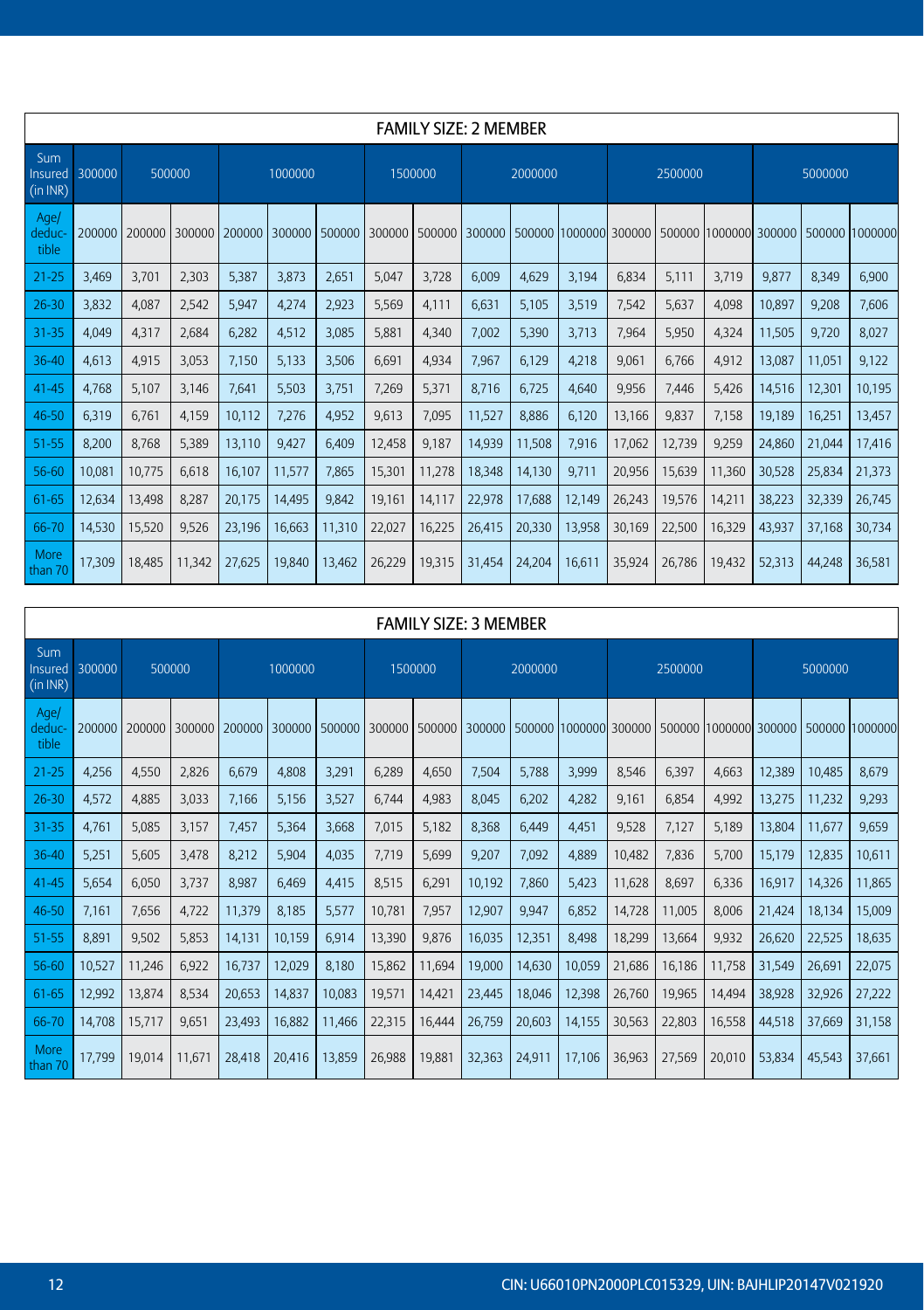|                            |        |        |        |        |         |               |        | <b>FAMILY SIZE: 4 MEMBER</b> |        |         |                       |        |         |                |         |        |                |
|----------------------------|--------|--------|--------|--------|---------|---------------|--------|------------------------------|--------|---------|-----------------------|--------|---------|----------------|---------|--------|----------------|
| Sum<br>Insured<br>(in INR) | 300000 | 500000 |        |        | 1000000 |               |        | 1500000                      |        | 2000000 |                       |        | 2500000 |                | 5000000 |        |                |
| Age/<br>deduc-<br>tible    | 200000 | 200000 | 300000 | 200000 |         | 300000 500000 | 300000 | 500000                       | 300000 |         | 500000 1000000 300000 |        | 500000  | 1000000 300000 |         |        | 500000 1000000 |
| $21 - 25$                  | 5.010  | 5,361  | 3,326  | 7,906  | 5,695   | 3,899         | 7.466  | 5,523                        | 8.918  | 6.882   | 4.759                 | 10.163 | 7.610   | 5,553          | 14.756  | 12,498 | 10,354         |
| $26 - 30$                  | 5.298  | 5,667  | 3,515  | 8.350  | 6.013   | 4,114         | 7,880  | 5,827                        | 9,411  | 7.260   | 5.017                 | 10,724 | 8,027   | 5,853          | 15,565  | 13,178 | 10,914         |
| $31 - 35$                  | 5.470  | 5,849  | 3,628  | 8,615  | 6,202   | 4,242         | 8.127  | 6,008                        | 9.705  | 7,485   | 5,171                 | 11,058 | 8,276   | 6,032          | 16.047  | 13,584 | 11,247         |
| 36-40                      | 5,917  | 6,324  | 3,921  | 9,303  | 6,694   | 4,576         | 8.769  | 6.479                        | 10.470 | 8,071   | 5,571                 | 11,928 | 8,922   | 6.498          | 17,300  | 14,640 | 12,115         |
| $41 - 45$                  | 6.284  | 6.729  | 4,157  | 10,010 | 7,210   | 4,923         | 9,495  | 7,018                        | 11,368 | 8.772   | 6,057                 | 12,973 | 9.707   | 7,078          | 18,884  | 15,999 | 13,258         |
| 46-50                      | 7,902  | 8,446  | 5,217  | 12,508 | 8,996   | 6,134         | 11,828 | 8,731                        | 14,147 | 10,902  | 7,512                 | 16,134 | 12,057  | 8,772          | 23,444  | 19,839 | 16,416         |
| 51-55                      | 9,710  | 10,372 | 6,399  | 15,371 | 11,049  | 7,525         | 14,537 | 10,722                       | 17,392 | 13,395  | 9,218                 | 19,837 | 14,814  | 10,768         | 28,825  | 24,385 | 20,168         |
| 56-60                      | 11,200 | 11,962 | 7,373  | 17,746 | 12,753  | 8,680         | 16,790 | 12,380                       | 20,095 | 15,472  | 10,641                | 22,924 | 17,113  | 12,432         | 33,318  | 28,182 | 23,304         |
| 61-65                      | 13,671 | 14,595 | 8,989  | 21,660 | 15,559  | 10,581        | 20,492 | 15,101                       | 24,529 | 18,879  | 12,973                | 27,984 | 20,880  | 15,159         | 40,671  | 34,393 | 28,430         |
| 66-70                      | 15,236 | 16,275 | 10,008 | 24,249 | 17,424  | 11,841        | 22,993 | 16,945                       | 27,550 | 21,210  | 14,575                | 31,451 | 23,468  | 17,041         | 45,767  | 38,717 | 32,017         |
| More<br>than 70            | 18,115 | 19,356 | 11.886 | 28,933 | 20.791  | 14,120        | 27,482 | 20,251                       | 32,956 | 25,373  | 17,432                | 37,640 | 28,082  | 20,391         | 54,825  | 46.390 | 38,370         |

|                            | <b>FAMILY SIZE: 5 MEMBER</b> |        |        |        |         |        |        |         |        |         |                                     |        |         |                       |         |        |                |
|----------------------------|------------------------------|--------|--------|--------|---------|--------|--------|---------|--------|---------|-------------------------------------|--------|---------|-----------------------|---------|--------|----------------|
| Sum<br>Insured<br>(in INR) | 300000                       | 500000 |        |        | 1000000 |        |        | 1500000 |        | 2000000 |                                     |        | 2500000 |                       | 5000000 |        |                |
| Age/<br>deduc-<br>tible    | 200000                       | 200000 | 300000 | 200000 | 300000  | 500000 | 300000 |         |        |         | 500000 300000 500000 1000000 300000 |        |         | 500000 1000000 300000 |         |        | 500000 1000000 |
| $21 - 25$                  | 5,768                        | 6,177  | 3,830  | 9,136  | 6,584   | 4,507  | 8,642  | 6,395   | 10,330 | 7,975   | 5,517                               | 11,777 | 8,822   | 6,440                 | 17,118  | 14,504 | 12,022         |
| $26 - 30$                  | 6.039                        | 6.465  | 4.007  | 9,553  | 6.882   | 4.709  | 9,031  | 6.680   | 10,793 | 8,330   | 5.760                               | 12,304 | 9,214   | 6.723                 | 17,877  | 15.143 | 12,548         |
| $31 - 35$                  | 6.200                        | 6.636  | 4.113  | 9,802  | 7,060   | 4,830  | 9,263  | 6.851   | 11.069 | 8,542   | 5,904                               | 12,618 | 9,447   | 6.891                 | 18,330  | 15,525 | 12,861         |
| 36-40                      | 6,620                        | 7,081  | 4,388  | 10,449 | 7,523   | 5,144  | 9,866  | 7,293   | 11,788 | 9,093   | 6,280                               | 13,435 | 10,054  | 7,329                 | 19,508  | 16,516 | 13,677         |
| 41-45                      | 6,966                        | 7,462  | 4,610  | 11,112 | 8,007   | 5,469  | 10,548 | 7,800   | 12,632 | 9,751   | 6,737                               | 14,417 | 10,792  | 7,873                 | 20,996  | 17,793 | 14,751         |
| 46-50                      | 8,486                        | 9,075  | 5,606  | 13,459 | 9,685   | 6.607  | 12,740 | 9.409   | 15,243 | 11,752  | 8.103                               | 17,387 | 13,000  | 9,465                 | 25,280  | 21,401 | 17,718         |
| 51-55                      | 10,549                       | 11,266 | 6,958  | 16,656 | 11,972  | 8,158  | 15,731 | 11,604  | 18,809 | 14,485  | 9,971                               | 21,445 | 16,017  | 11,642                | 31,139  | 26,338 | 21,780         |
| 56-60                      | 11,950                       | 12,760 | 7,874  | 18,887 | 13,573  | 9,243  | 17,848 | 13,162  | 21,348 | 16,437  | 11,308                              | 24,345 | 18,177  | 13,206                | 35,360  | 29,906 | 24,726         |
| 61-65                      | 14.352                       | 15.319 | 9.444  | 22,688 | 16,298  | 11,089 | 21,442 | 15,804  | 25,652 | 19,744  | 13,571                              | 29,256 | 21,833  | 15,852                | 42.495  | 35,932 | 29,699         |
| 66-70                      | 15,822                       | 16,897 | 10,402 | 25,121 | 18.050  | 12,274 | 23,792 | 17,536  | 28,491 | 21,933  | 15,076                              | 32,513 | 24,263  | 17,620                | 47,282  | 39,994 | 33,069         |
| More<br>than 70            | 18.736                       | 20,015 | 12.304 | 29,845 | 21,445  | 14,571 | 28,310 | 20,863  | 33,928 | 26,120  | 17,948                              | 38,736 | 28,902  | 20,987                | 56,381  | 47,698 | 39,446         |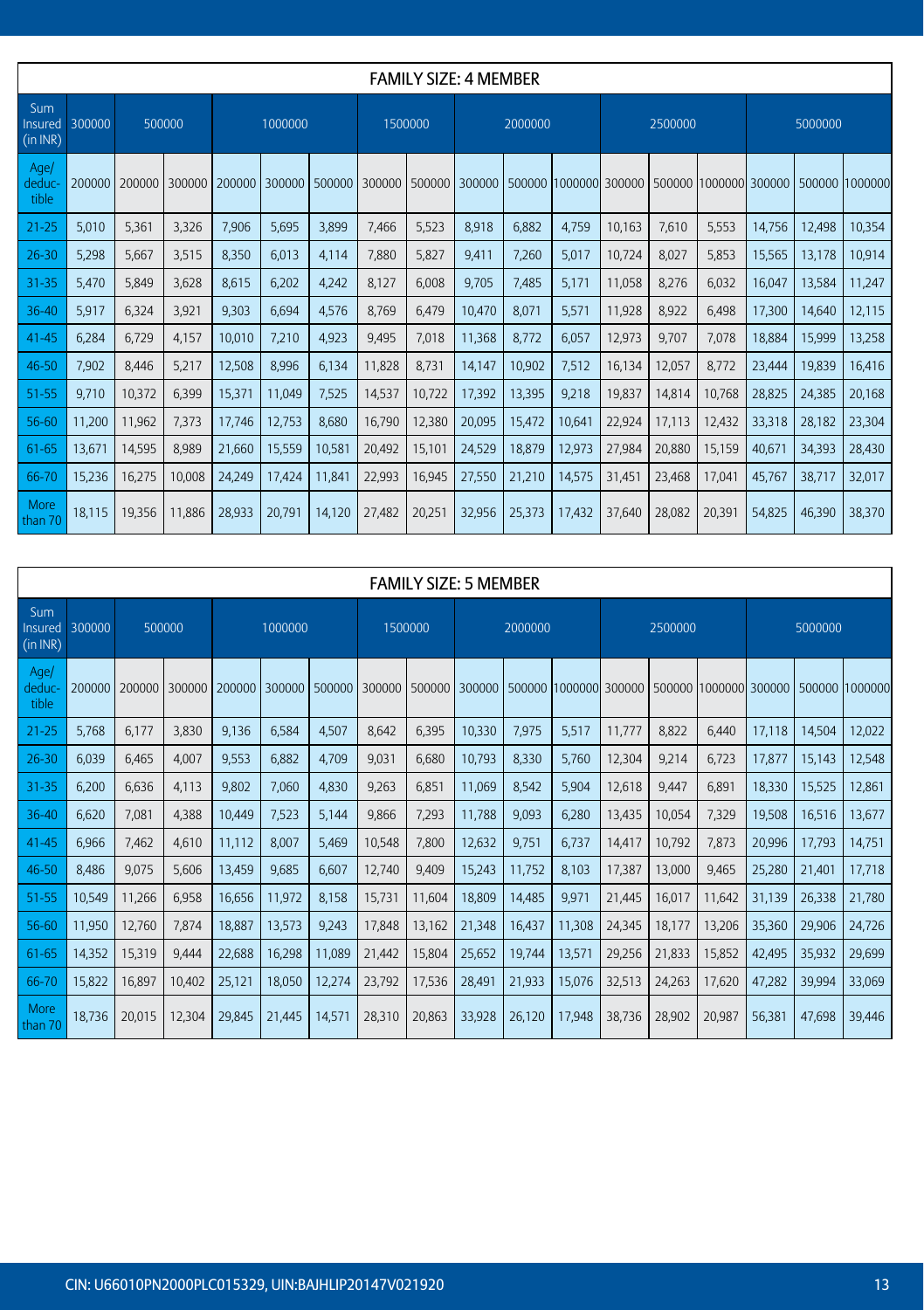|                            |        |        |        |         |        |         |        | <b>FAMILY SIZE: 6 MEMBER</b> |        |        |                                     |        |        |                       |        |        |                |
|----------------------------|--------|--------|--------|---------|--------|---------|--------|------------------------------|--------|--------|-------------------------------------|--------|--------|-----------------------|--------|--------|----------------|
| Sum<br>Insured<br>(in INR) | 300000 | 500000 |        | 1000000 |        | 1500000 |        | 2000000                      |        |        | 2500000                             |        |        | 5000000               |        |        |                |
| Age/<br>deduc-<br>tible    | 200000 | 200000 | 300000 | 200000  | 300000 | 500000  | 300000 |                              |        |        | 500000 300000 500000 1000000 300000 |        |        | 500000 1000000 300000 |        |        | 500000 1000000 |
| 21-25                      | 6,544  | 7,011  | 4,345  | 10,389  | 7,490  | 5,127   | 9,839  | 7,283                        | 11,767 | 9,087  | 6,289                               | 13,419 | 10,054 | 7,343                 | 19,518 | 16,543 | 13,717         |
| $26 - 30$                  | 6,803  | 7,286  | 4,515  | 10,789  | 7,775  | 5,321   | 10,212 | 7,556                        | 12,211 | 9,427  | 6,521                               | 13,924 | 10,429 | 7,613                 | 20,246 | 17,155 | 14,221         |
| $31 - 35$                  | 6.958  | 7,451  | 4,616  | 11,027  | 7,946  | 5,436   | 10,434 | 7,719                        | 12,475 | 9,630  | 6,659                               | 14,225 | 10,653 | 7,774                 | 20,680 | 17,521 | 14,521         |
| 36-40                      | 7.360  | 7,877  | 4.880  | 11,647  | 8.389  | 5,737   | 11,013 | 8,143                        | 13,164 | 10,158 | 7,020                               | 15,008 | 11,235 | 8.194                 | 21,808 | 18,471 | 15,302         |
| 41-45                      | 7,691  | 8,242  | 5,092  | 12,283  | 8,853  | 6,049   | 11,666 | 8,629                        | 13,972 | 10,788 | 7,458                               | 15,949 | 11,942 | 8,715                 | 23,234 | 19,694 | 16,331         |
| 46-50                      | 9,147  | 9,788  | 6,047  | 14,531  | 10,461 | 7,139   | 13,766 | 10.170                       | 16.474 | 12,705 | 8,766                               | 18,794 | 14,057 | 10,241                | 27,338 | 23,151 | 19,174         |
| 51-55                      | 11,345 | 12,114 | 7,488  | 17,880  | 12,852 | 8,762   | 16,872 | 12,448                       | 20,165 | 15,530 | 10,692                              | 22,985 | 17,169 | 12,481                | 33,358 | 28,213 | 23,329         |
| 56-60                      | 12,687 | 13,546 | 8,365  | 20,018  | 14,386 | 9,801   | 18,901 | 13,940                       | 22,597 | 17,400 | 11,973                              | 25,763 | 19,238 | 13,980                | 37,402 | 31,631 | 26,152         |
| 61-65                      | 14,988 | 15,998 | 9,870  | 23,660  | 16,997 | 11,570  | 22,344 | 16,471                       | 26,721 | 20,568 | 14,141                              | 30,469 | 22,741 | 16,514                | 44,238 | 37,405 | 30,916         |
| 66-70                      | 16,526 | 17.647 | 10,873 | 26,190  | 18.818 | 12,802  | 24,782 | 18,268                       | 29.663 | 22,836 | 15.699                              | 33,841 | 25,258 | 18,344                | 49.189 | 41,603 | 34,397         |
| More<br>than 70            | 19,396 | 20,717 | 12.746 | 30,836  | 22,156 | 15,061  | 29,222 | 21,537                       | 35,020 | 26,948 | 18,520                              | 39,996 | 29,822 | 21.650                | 58,244 | 49,264 | 40,728         |

## AIR AMBULANCE COVER

| <b>Base Sum</b>     | Air Ambulance           |                      | Premium Amount in INR (Premiums are exclusive of GST) |                      |                      |               |               |  |  |  |
|---------------------|-------------------------|----------------------|-------------------------------------------------------|----------------------|----------------------|---------------|---------------|--|--|--|
| Insured (in<br>INR) | Sum Insured<br>(in INR) | <b>Family Size 1</b> | <b>Family Size 2</b>                                  | <b>Family Size 3</b> | <b>Family Size 4</b> | Family Size 5 | Family Size 6 |  |  |  |
| 300000              | 200000                  | 77                   | 123                                                   | 142                  | 159                  | 176           | 195           |  |  |  |
| 500000              | 500000                  | 192                  | 307                                                   | 356                  | 397                  | 441           | 488           |  |  |  |
| 1000000             | 500000                  | 192                  | 307                                                   | 356                  | 397                  | 441           | 488           |  |  |  |
| 1500000             | 1000000                 | 385                  | 615                                                   | 712                  | 794                  | 882           | 976           |  |  |  |
| 2000000             | 1000000                 | 385                  | 615                                                   | 712                  | 794                  | 882           | 976           |  |  |  |
| 2500000             | 1000000                 | 385                  | 615                                                   | 712                  | 794                  | 882           | 976           |  |  |  |
| 5000000             | 1000000                 | 385                  | 615                                                   | 712                  | 794                  | 882           | 976           |  |  |  |

## ◼ **What would be the process in case of a claim?**

All Claims will be settled by In house claims settlement team of the company and no TPA is engaged.

## a. Cashless Claims Procedure:

 Cashless treatment is only available at a Network Hospital. In order to avail cashless treatment, following procedure must be followed by You.

i. Prior to taking treatment and/or incurring Medical Expenses at a Network Hospital, You must call Us and request pre- authorization by way of the written form We will provide. Waiver of this condition shall be considered in case of emergency hospitalisation arising out of accidental bodily injury.

In the event of :

- Planned Hospitalization- Insured member should intimate such admission at least 72 hours prior to the planned admission.
- Emergency Hospitalization- Insured member or his representative should intimate such admission within 24 hours of such admission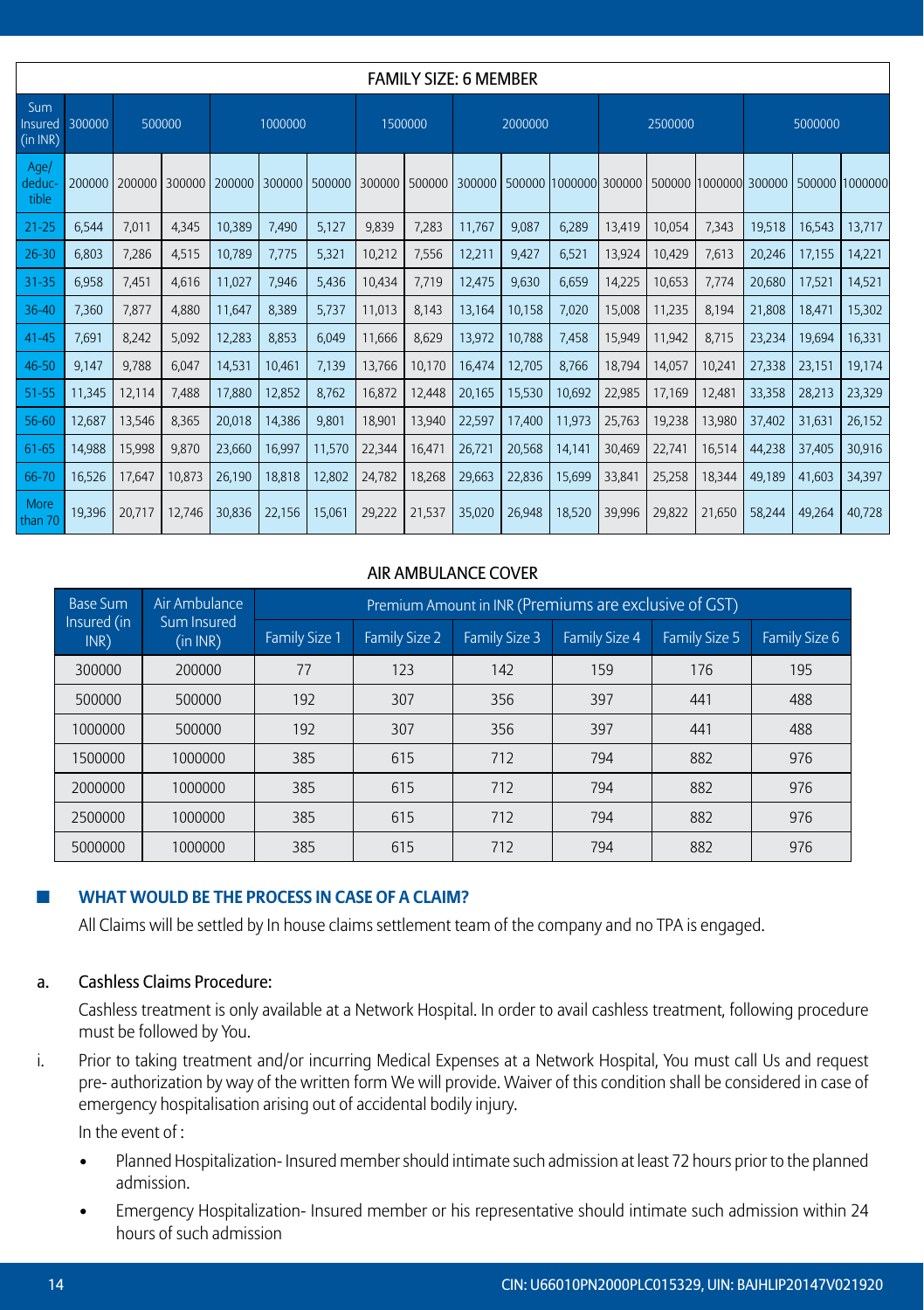- ii. After considering Your request and after obtaining any further information or documentation we have sought, We may if satisfied send You or the Network Hospital, a pre- authorization letter. The pre- authorization letter, the ID card issued to You along with this Policy and any other information or documentation that We have specified must be produced to the Network Hospital identified in the pre-authorization letter at the time of Your admission to the same.
- iii. If the procedure above is followed, You will not be required to directly pay for the Medical Expenses above the Aggregate deductible in the Network Hospital that We are liable to indemnify under the policy and the original bills and evidence of treatment in respect of the same shall be left with the Network Hospital. Preauthorization does not guarantee that all costs and expenses will be covered. We reserve the right to review each claim for Medical Expenses and accordingly coverage will be determined according to the terms and conditions of this Policy. You shall, in any event, be required to settle all other expenses directly.

## b. Reimbursement Claim Procedure

 If pre-authorization under Cashless Claim Procedure mentioned above is denied by Us or if treatment is taken in a Hospital other than a Network Hospital or if You do not wish to avail cashless facility, then following procedure must be followed by You:

- i. You or someone claiming on Your behalf must inform Us in writing immediately within 48 hours of hospitalisation in case of emergency hospitalisation and 48 hours prior to hospitalisation in case of planned hospitalisation
- ii. You must immediately consult a Doctor and follow the advice and treatment that he recommends.
- iii. You must take steps or measure to minimize the quantum of any claim that may be made under this Policy.
- iv. You must have Yourself examined by Our medical advisors if We ask for this, at the insurers cost.
- v. You or someone claiming on Your behalf must promptly and in any event within 30 days of discharge from a Hospital give Us the documentation.
- vi. In the event of the death of the insured person, someone claiming on his behalf must inform Us in writing immediately and send Us a copy of the post mortem report (if any) within 30 days.
- vii. We shall not indemnify you for any period of hospitalisation of less than 24 hrs, except for Day Care Procedures.
- viii. We shall make claim payment in Indian Rupees only.
- ix. In event of a claim, the original documents to be submitted & after the completion of the claims assessment process the original documents may be returned if requested by the insured in writing, however we will retain the Xerox copies of the claim documents.

 \*Note: Waiver of conditions (i), (v) and (vi) may be considered where it is proved to the satisfaction of the Company that under the circumstances in which the insured was placed it was not possible from him or any other person to give notice or file claimwithin the prescribed time limit.

#### Documents to be submitted for Claims

- 1. First Consultation letter from the Doctor
- 2. Duly completed claim form and NEFT Form signed by the Claimant
- 3. Original Hospital Discharge Card
- 4. Original Hospital Bill giving detailed break up of all expense heads mentioned in the bill. Clear break ups have to be mentioned for OT Charges, Doctor's Consultation and Visit Charges, OT Consumables, Transfusions, Room Rent, etc.
- 5. Original Money Receipt, duly signed with a Revenue Stamp
- 6. All original Laboratory and Diagnostic Test Reports. E.g. X-Ray, E.C.G, USG, MRI Scan, Haemogram etc.
- 7. In case of a Cataract Operation, IOL Sticker will have to be enclosed
- 8. Claim settlement letter from any other insurer (if any) in case of partial settlement
- 9. In cases of suspected fraud / misrepresentation, we may call for any additional document(s) in addition to the documents listed above.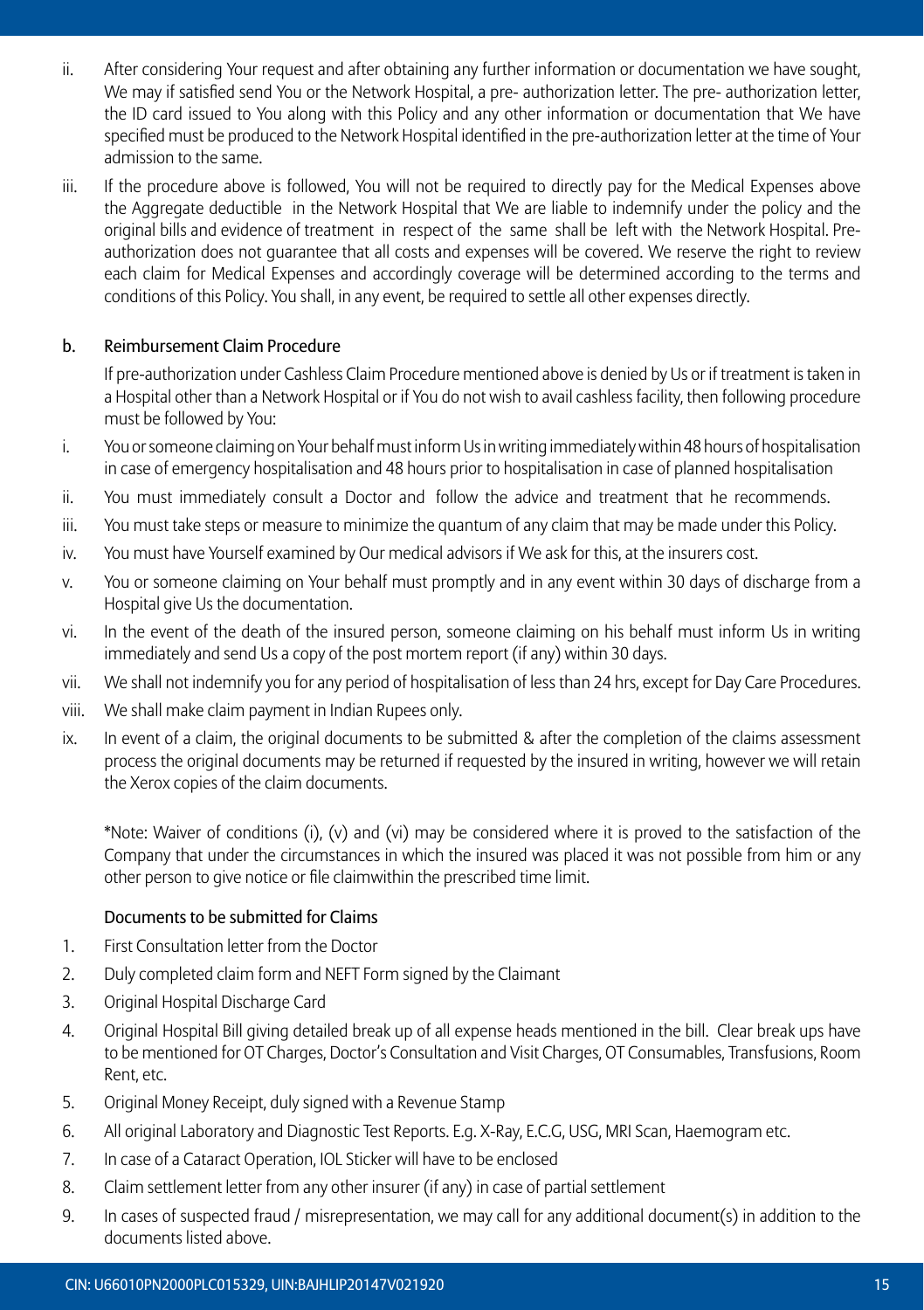10. Aaadhar card & PAN card Copies (Not mandatory if the same is linked with the policy while issuance or in previous claim)

## List of Claim Document Specific to Air Ambulance Cover (if Opted)

- 1. Duly completed claim form signed by the Claimant
- 2. Original bills and receipts paid for the transportation from Registered Ambulance Service Provider
- 3. In cases of suspected fraud / misrepresentation, we may call for any additional document(s) in addition to the documents listed above.

## All documents related to claims should be submitted to:

Health Administration Team Bajaj Allianz General Insurance Co. Ltd 2nd Floor, Bajaj Finserv Building Viman Nagar, Pune 411014 Toll Free no: 1800 209 5858

#### c. Paying a Claim

- i. You agree that We need only make payment when You or someone claiming on Your behalf has provided Us with necessary documentation and information.
- ii. If the insurer, for any reasons decides to reject the claim under the policy the reasons regarding the rejection shall be communicated to the insured in writing within 30 days of the receipt of documents. The insured may take recourse to the Grievance Redressal procedure.

## ◼ **How do I buy this policy?**

- 1. Discuss the policy benefits, coverage and premium details with your insurance advisor or visit our website (www.bajajallianz.com) for details
- 2. Actively seek information on the charges and exclusions under the policy
- 3. Fill the proposal form stating your personal details and health profile
- 4. Ensure that the information given in the form is complete and accurate
- 5. The Policy Schedule, Policy Wordings, Cashless Cards and Health Guide will be sent to your mailing address mentioned on the proposal form

#### Contact:

Health Administration Team,

Bajaj Allianz General Insurance Co. Ltd.

2nd floor, Bajaj Finserv Building, Behind Weikfield IT Park, Off Nagar Road,Viman Nagar-Pune - 411 014.

For sales and Renewal-1800- 209- 0144

For service-1800- 209- 5858 / 1800- 102- 5858 / 020-30305858

 Cashless facility offered through network hospitals of Bajaj Allianz only.Cashless facility at 5500+ Network hospitals PAN India.

 Please visit our website for list of network hospitals and network Diagnostic Centers , Website: www. bajajallianz.com or get in touch with 24\*7 helpline number: 1800-103-2529 (toll free) / 020-30305858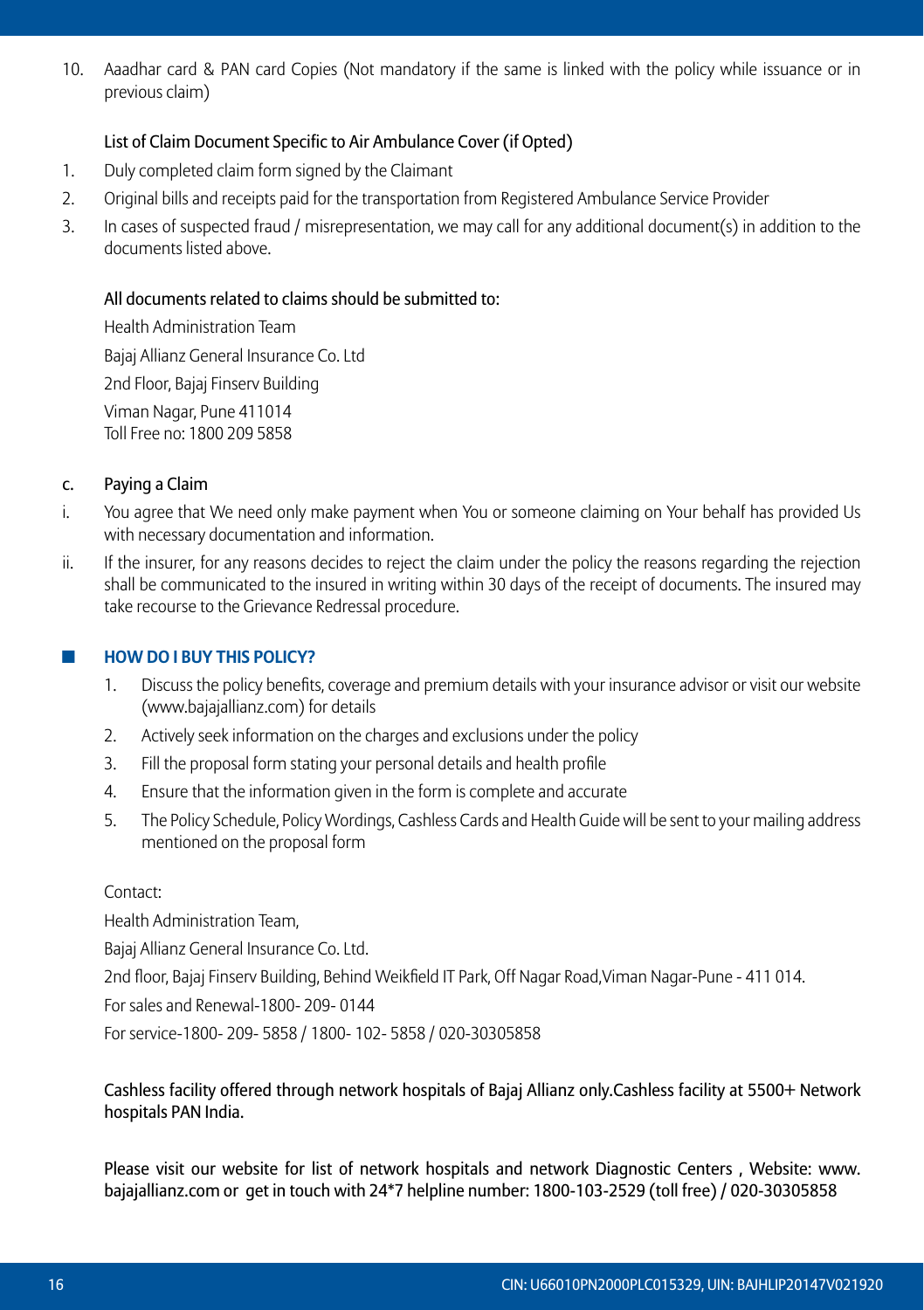#### Grievance Redressal Cell for Senior Citizens

Senior Citizen Cellfor Insured Person who are Senior Citizens

 'Good things come with time' and so for our customers who are above 60 years of age we have created special cell to address any health insurance related query. Our senior citizen customers can reach us through the below dedicated channels to enable us to service them promptly

#### Health toll free number: 1800-103-2529

Exclusive Email address:bagichelp@bajajallianz.co.in, seniorcitizen@bajajallianz.co.in

#### ■ SECTION 41 OF INSURANCE ACT 1938 AS AMENDED BY INSURANCE LAWS AMENDMENT ACT, 2015 **(Prohibition of Rebates)**

 No person shall allow or offer to allow, either directly or indirectly, as an inducement to any person to take out or renew or continue an insurance in respect of any kind of risk relating to lives or property in India, any rebate of the whole or part of the commission payable or any rebate of the premium shown on the policy, nor shall any person taking out or renewing or continuing a Policy accept any rebate, except such rebate as may be allowed in accordance with the published prospectuses or tables of the insurers. Any person making default in complying with the provision of this section shall be liable for a penalty which may extend to 10 lakh rupees.

#### **Benefit Illustration in respect of Policies offered on Floater basis**

| Age of<br>the<br>members<br>to be<br>insured | Coverage opted on<br>each member of the<br>family separately (at a<br>single point in time) | <b>Individual Basis covering</b>            | member of the family) |                 | Coverage opted on individual basis covering<br>multiple members of the family under as single<br>policy (Sum Insured is available for each |                                             |                                                                       |                               |                                 | Coverage opted on floater basis with overall Sum Insured<br>(Only one sum insured is available for the entire family)                            |
|----------------------------------------------|---------------------------------------------------------------------------------------------|---------------------------------------------|-----------------------|-----------------|--------------------------------------------------------------------------------------------------------------------------------------------|---------------------------------------------|-----------------------------------------------------------------------|-------------------------------|---------------------------------|--------------------------------------------------------------------------------------------------------------------------------------------------|
|                                              | Premium                                                                                     | <b>Sum</b><br>Insured/<br><b>Deductible</b> | Premium               | <b>Discount</b> | Premium<br>after<br>discount                                                                                                               | <b>Sum</b><br>Insured/<br><b>Deductible</b> | Premium or<br>consolidated<br>premium for<br>all members<br>of family | Floater<br>discount<br>if any | Premium<br>after<br>discount    | Sum Insured/<br><b>Deductible</b>                                                                                                                |
| 55                                           | <b>NA</b>                                                                                   | <b>NA</b>                                   | <b>NA</b>             | <b>NA</b>       | <b>NA</b>                                                                                                                                  | <b>NA</b>                                   |                                                                       |                               |                                 |                                                                                                                                                  |
| 50                                           | <b>NA</b>                                                                                   | <b>NA</b>                                   | <b>NA</b>             | <b>NA</b>       | <b>NA</b>                                                                                                                                  | <b>NA</b>                                   | 7,525                                                                 |                               | <b>NA</b>                       | 1,000,000/500,000                                                                                                                                |
| 20                                           | <b>NA</b>                                                                                   | <b>NA</b>                                   | <b>NA</b>             | <b>NA</b>       | <b>NA</b>                                                                                                                                  | <b>NA</b>                                   |                                                                       |                               |                                 |                                                                                                                                                  |
| 18                                           | <b>NA</b>                                                                                   | <b>NA</b>                                   | <b>NA</b>             | <b>NA</b>       | <b>NA</b>                                                                                                                                  | <b>NA</b>                                   |                                                                       |                               |                                 |                                                                                                                                                  |
|                                              | <b>NA</b>                                                                                   |                                             |                       |                 | <b>NA</b>                                                                                                                                  |                                             |                                                                       |                               | 7,525 (No discount applicable)  | Total premium when policy is opted on floater basis is Rs                                                                                        |
|                                              | <b>NA</b>                                                                                   |                                             |                       |                 | <b>NA</b>                                                                                                                                  |                                             |                                                                       |                               | available for the entire family | Sum Insured/Deductible of Rs 1,000,000/500,000 is                                                                                                |
|                                              |                                                                                             |                                             |                       |                 |                                                                                                                                            | shall be exclusive of taxes applicable.     |                                                                       |                               |                                 | Note: Premium rates specified in the above illustration shall be standard premium rates without considering any loading. Also, the premium rates |